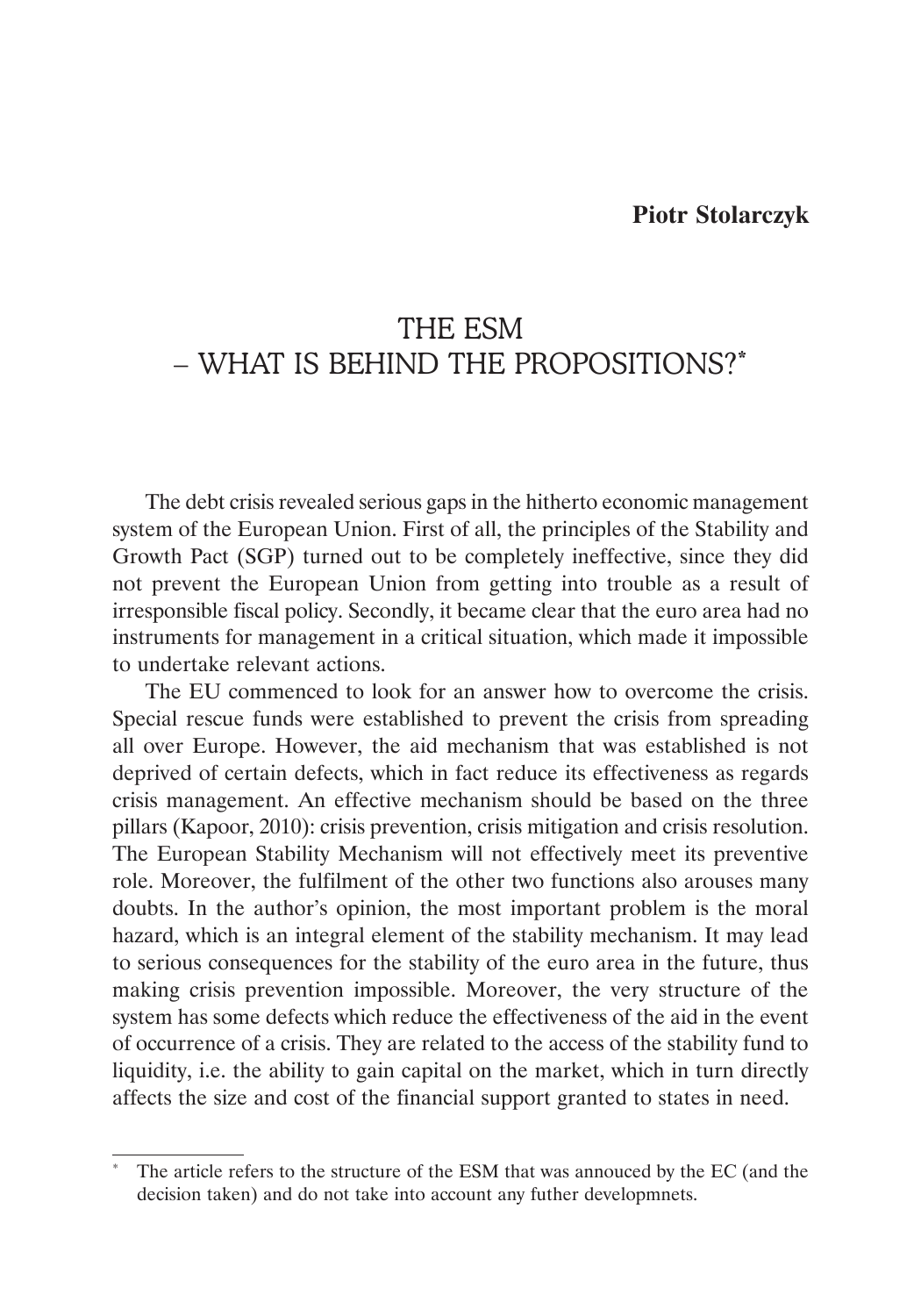The proposed aid system architecture is burdened with moral hazard, thus, paradoxically enough, the establishment of the stability system will not only fail to eliminate one of the main causes of the present debt crisis, but it will in fact aggravate the crisis. The moral hazard is connected, most of all, with the abandonment of the no-bailout clause, which was an integral part as regards the creation of the currency union<sup>1</sup>. Secondly, it is related to the reduction in reliability of the rules laid down by the European Union. Not only is it about non-compliance with the provisions of the SGP in the past, but it is also about the current experiences related to the very process of establishment of a rescue system, which has been very defective since the very beginning. Briefly speaking, by undertaking measures aimed to overcome the debt crisis the European Union undermined its credibility.

The introduction by the EU of transparent principles of conditionality of granting aid may mitigate the problem related to the moral hazard, but on condition of high reliability and quality of the decisions made. At present it seems that the only way to limit the problem of the moral hazard in the adopted structure of the aid system of the European Union is the presence of an international institution, i.e. the IMF2. Due to the moral hazard, the existence of the aid mechanism should not discourage countries from introducing structural reforms, restoring and maintaining a fiscal balance and increasing competitiveness, since in the long run it is in fact the only way to maintain macroeconomic stability (Arghyrou, Kontonikas, 2010; White, 2010).

The purpose of this article is to answer a question about the effectiveness of the aid system being established in the European Union. The article consists of three parts. Part One briefly characterises the existing aid system for states of the euro area. Part Two focuses on the issue of the moral hazard in the euro area as one of the main causes of the debt crisis in the EU. Part Three contains an analysis of the structure of the aid mechanism.

<sup>1</sup> Article 125 of the TFEU.

<sup>2</sup> Or, more broadly, in theory, involvement of an external entity in enforcing the principles of conditionality.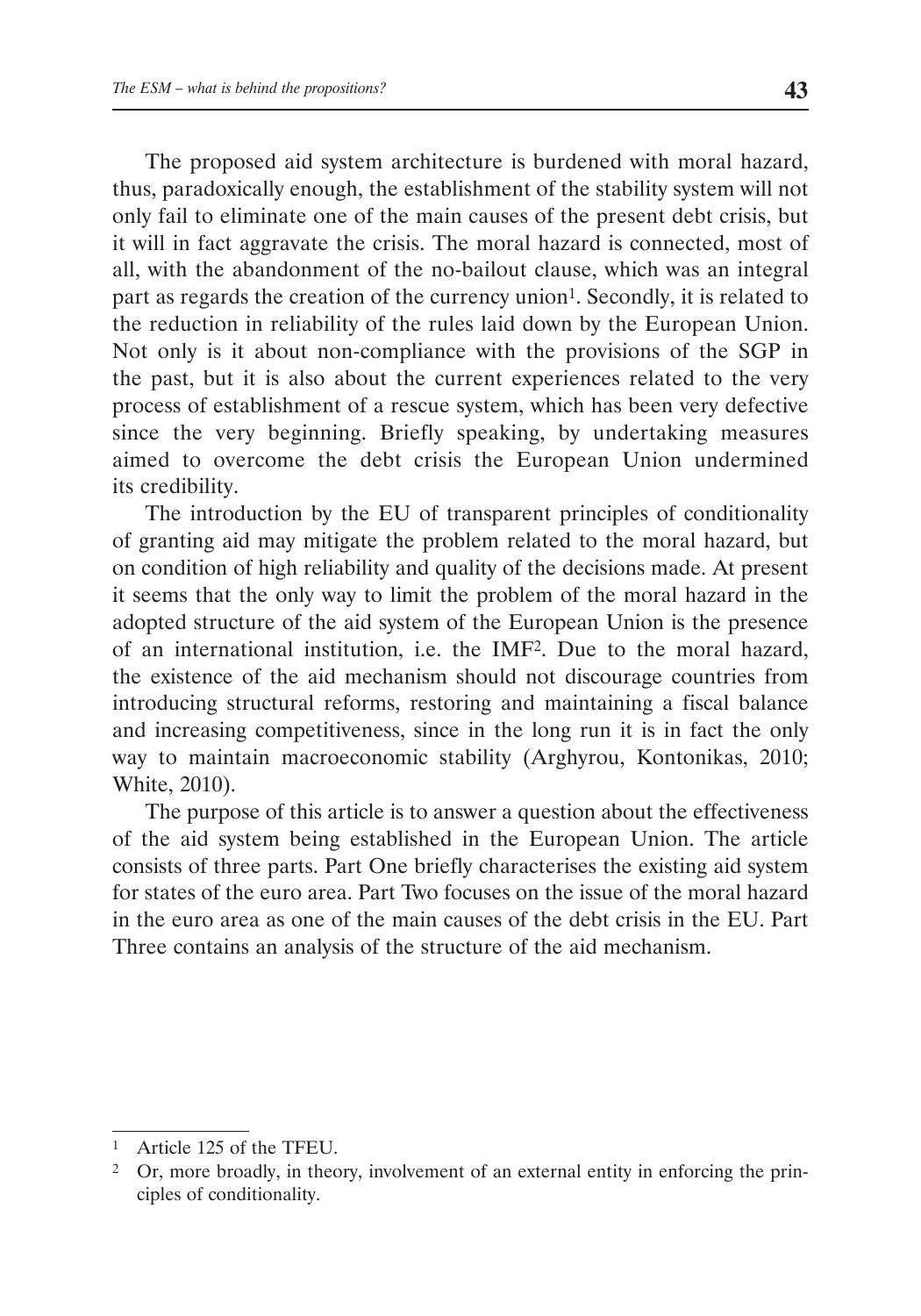# 1. AID PACKAGE IN THE EU AS A REPLY TO THE CRISIS. HISTORICAL OUTLINE.

In May 2010 the European Council made a decision to establish an aid programme for indebted countries<sup>3</sup>. The aid package announced then covered the amount of 750 billion Euros, which was six times more than the budget of the European Union for 2011, which totalled ca. 120 billion Euros, and two times more than the value of the government debt of Greece. When comparing the amount of the aid package with the accumulated deficit of the Member States of the euro area, one may observe that it was higher by more than 200 billion Euros (Table 1). The agreed aid package was to include the following facilities: (1) medium-term financial assistance for balances of payments increased by 60 billion Euros<sup>4</sup> from issue of bonds guaranteed by the EU budget and launched under the terms discussed with the IMF; (2) special loan fund, supported by guarantees of Member States of the euro area to the amount of 440 billion Euros; (3) taking into account the possibility of use of aid of the IMF to the amount of 220 billion Euros or 50% of the means launched as part of the above-mentioned loan fund.

| Country         | Deficit (EUR bln) | Public debt (EUR bln) | GDP (EUR bln) |  |
|-----------------|-------------------|-----------------------|---------------|--|
| EU              | 784               | 9828                  | 12 26 6       |  |
| Eurozone        | 551               | 7836                  | 9176          |  |
| Greece          | 24                | 329                   | 230           |  |
| <b>I</b> reland | 50                | 148                   | 154           |  |
| Portugal        | 16                | 160                   | 173           |  |
| Spain           | 98                | 639                   | 1063          |  |
| Italy           | 71                | 1843                  | 1549          |  |
| Cyprus          | 1                 | 11                    | 18            |  |
| PIIGS+CYP       | 260               | 3130                  | 3187          |  |

Table 1

Deficit, public debt and GDP, selected counties in 2010

Source: Eurostat.

<sup>&</sup>lt;sup>3</sup> It was a reply to the extending crisis in Greece (more on this issue in Part 2).

<sup>4</sup> More than 30 billion Euros was left to be used from the earlier envelope.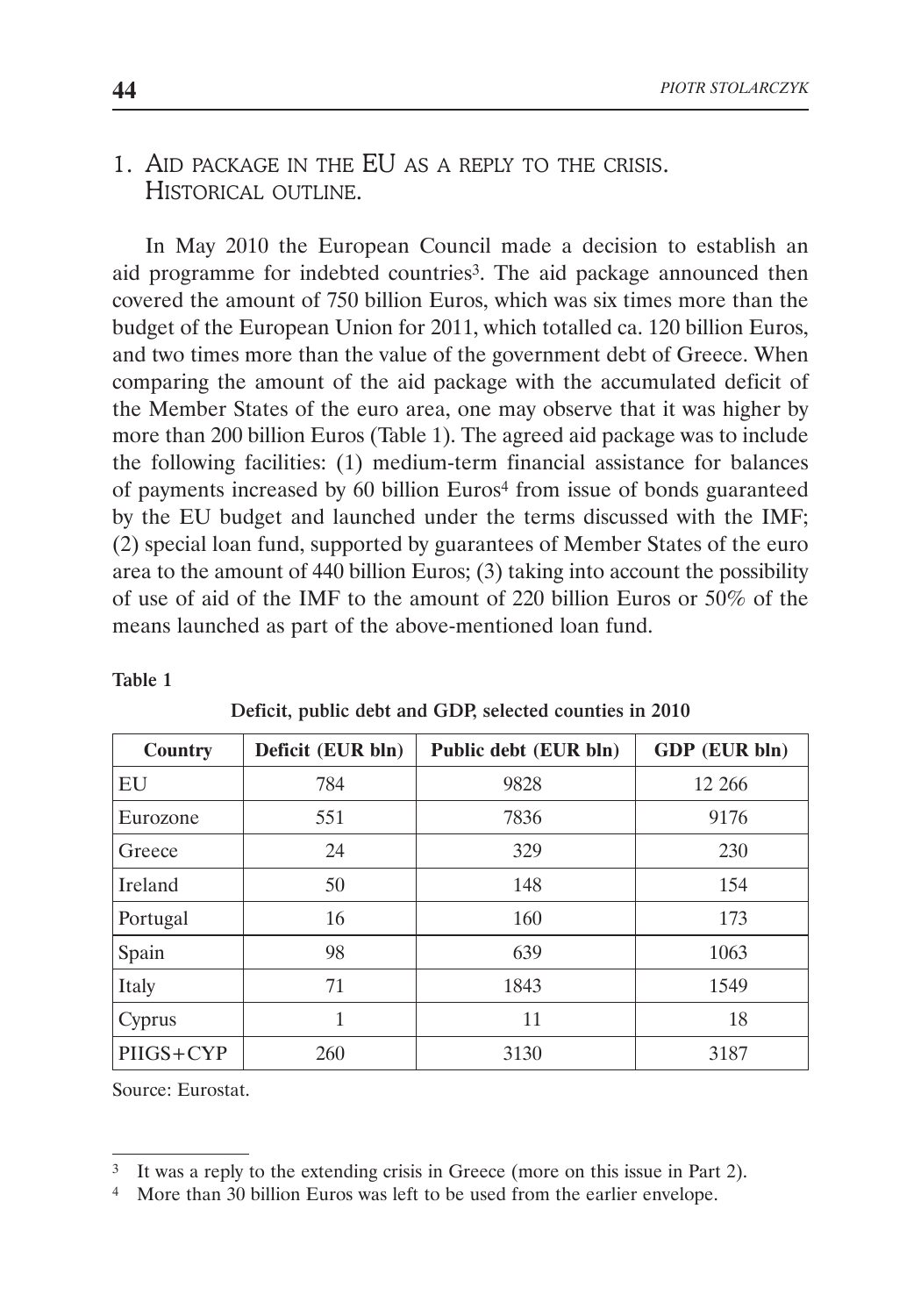After the announcement of the establishment of the aid package, two facilities were created. The first one is the European Financial Stability Facility (EFSF), whose activity was supported with guarantees of Member States of the euro area to the amount of 440 billion Euros (see the analysis below)<sup>5</sup>, of the temporary character, which was to function till 2013. The other facility is the European Financial Stabilisation Mechanism (EFSM), for the amount of 110 billion Euros, supported with guarantees of the EU budget. Apart from that, the IMF was to provide support to the total amount of 250 billion Euros. The measures undertaken were expensive but they did not allow to solve the debt problem. The problem persisted and many questions were left unanswered. Less than a year later, in March 2011, German Chancellor Angela Merkel was supported by the Council (including France) as regards the establishment of a stable rescue fund. On 27 March 2011 the European Council announced the establishment of the European Stability Mechanism (ESM), worth 700 billion Euros. It was to start its operations in the second half of 2012, and, eventually, to replace the present EFSF and EFSM<sup>6</sup>.

1.1. The European Financial Stability Mechanism based on the existing facility providing medium-term financial assistance for balances of payments

The loans given as part of the medium-term financial assistance for balances of payments were initially intended for Member States of the European Union (excluding Member States of the euro area) that had difficulties with balances of payments7. The facility was established under Council Regulation (EC) No. 332/20028 of 18 February 20029. The amount of the aid that was then assumed as part of the facility totalled 12 billion Euros.

<sup>5</sup> A year after its establishment the guarantee was extended to 780 billion Euros to increase the lending capacity to the initially assumed amount of 440 billion Euros (more – see the analysis presented below).

<sup>6</sup> According to the assumptions, the fund was to commence its activities in 2013.

<sup>7</sup> The EU agreed to grant a loan to Hungary in the amount of 6.5 billion Euros, to Latvia in the amount of 3.1 billion Euros, and to Romania in the amount of 5 billion Euros, which means that the envelope to be used at the time of the announcement of the rescue package totalled 35 billion Euros (without taking into account the increase).

<sup>8</sup> It replaced the hitherto aid facility, established under Council Regulation No. 1969/88.

<sup>9</sup> Regulation adopted on the basis of Articles 119 and 308 of the TEC (at present Articles 143 and 352 of the TFEU).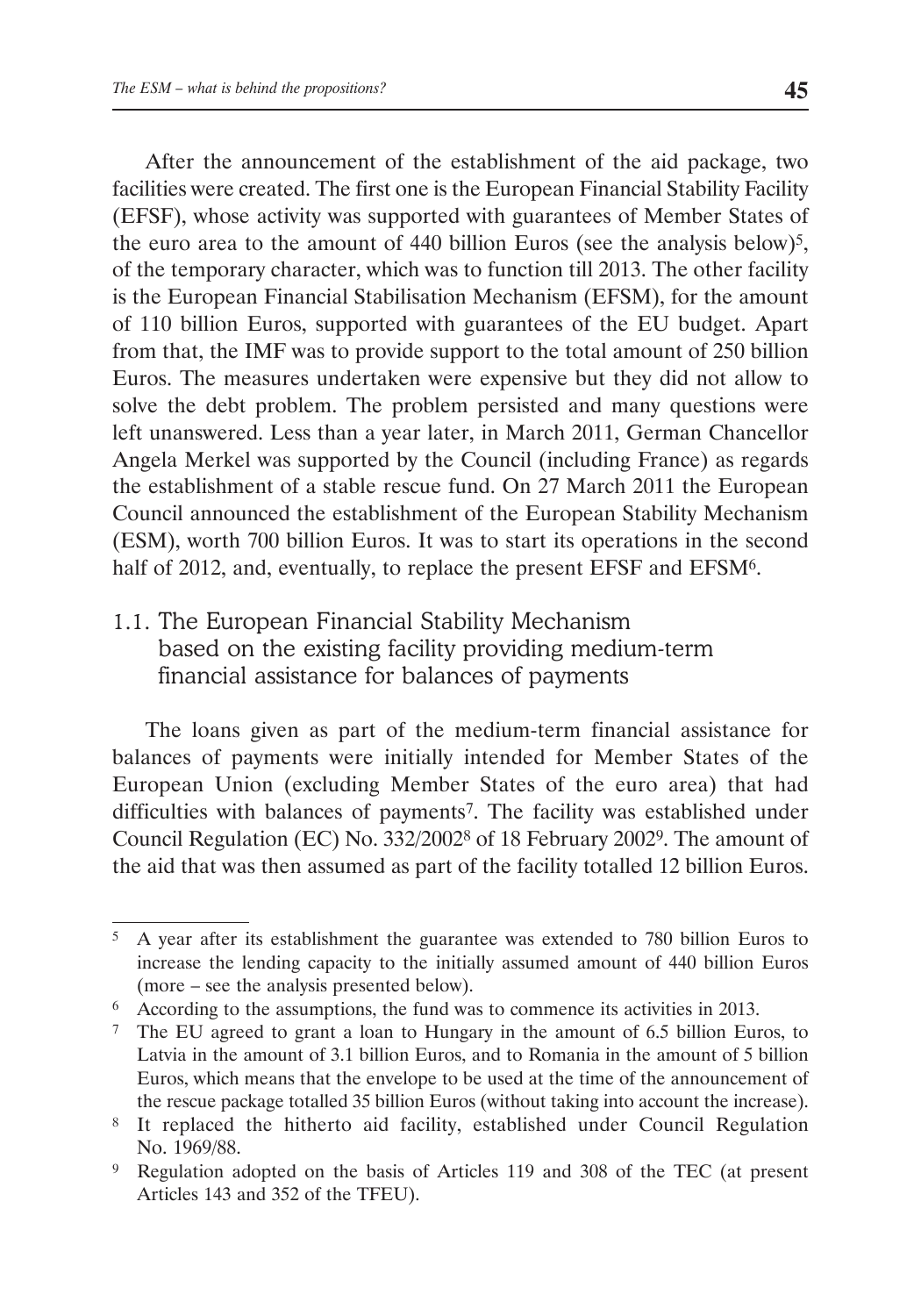However, in December 2008 the deteriorating situation on international financial markets made the Council increase the envelope of funds from 12 to 25 billion Euros, and during the summit in March 2009 the amount was further doubled to the total of 50 billion Euros<sup>10</sup>.

In May 2010, under the Council's decision, the envelope was increased by 60 billion Euros (to the amount of 110 million Euros), and all Member States were covered by the facility. The inclusion in the EFSM of Member States of the euro areas did not require consent of the national parliaments. So far 48.5 billion Euros out of the envelope of 60 billion Euros has been used, including 26 billion Euros spent on the aid for Portugal and 22.5 billion Euros on the aid for Ireland<sup>11</sup>.

The European Commission was given a right to obtain funds on the capital market and from financial institutions (Council Regulation (EU) No. 407/2010). Bonds issued by the EC have a guarantee of the EU budget and joint and several guarantees of all 27 Member States, thanks to which they are the most secure (AAA rating). Profitability of such securities may be maintained on the level close to the profitability of German bonds.

At the time of the establishment of this facility it was emphasised that the financing should only be provided from means obtained on the capital market (and from financial institutions) and not directly by Member States. A condition for granting a loan is the adoption by the country of the economic policy aimed to restore or ensure stability in the scope of the balance of payments. The decision of the Council whether or not to grant the financial aid is made by qualified majority of votes at the request of the Commission. After consultations with the ECB the Commission defines the conditions of the aid and monitors the progress made by the country as regards its fulfilment of the assumptions of the adjustment programme. The payment of further tranches is conditional upon the result of the review12.

<sup>10</sup> What had an influence on the suggestion of the European Council to double the amount, apart from the financial crisis development, was negotiations conducted with Romania with regard to the loan in the amount of 5 billion Euros.

<sup>11</sup> Global Credit Portal, Standard & Poor's, EC and EFSF.

<sup>12</sup> The Court of Auditors is entitled to carry out in a beneficiary Member State all financial controls or audits as it considers necessary in connection with aid management (Article 8 of the Regulation).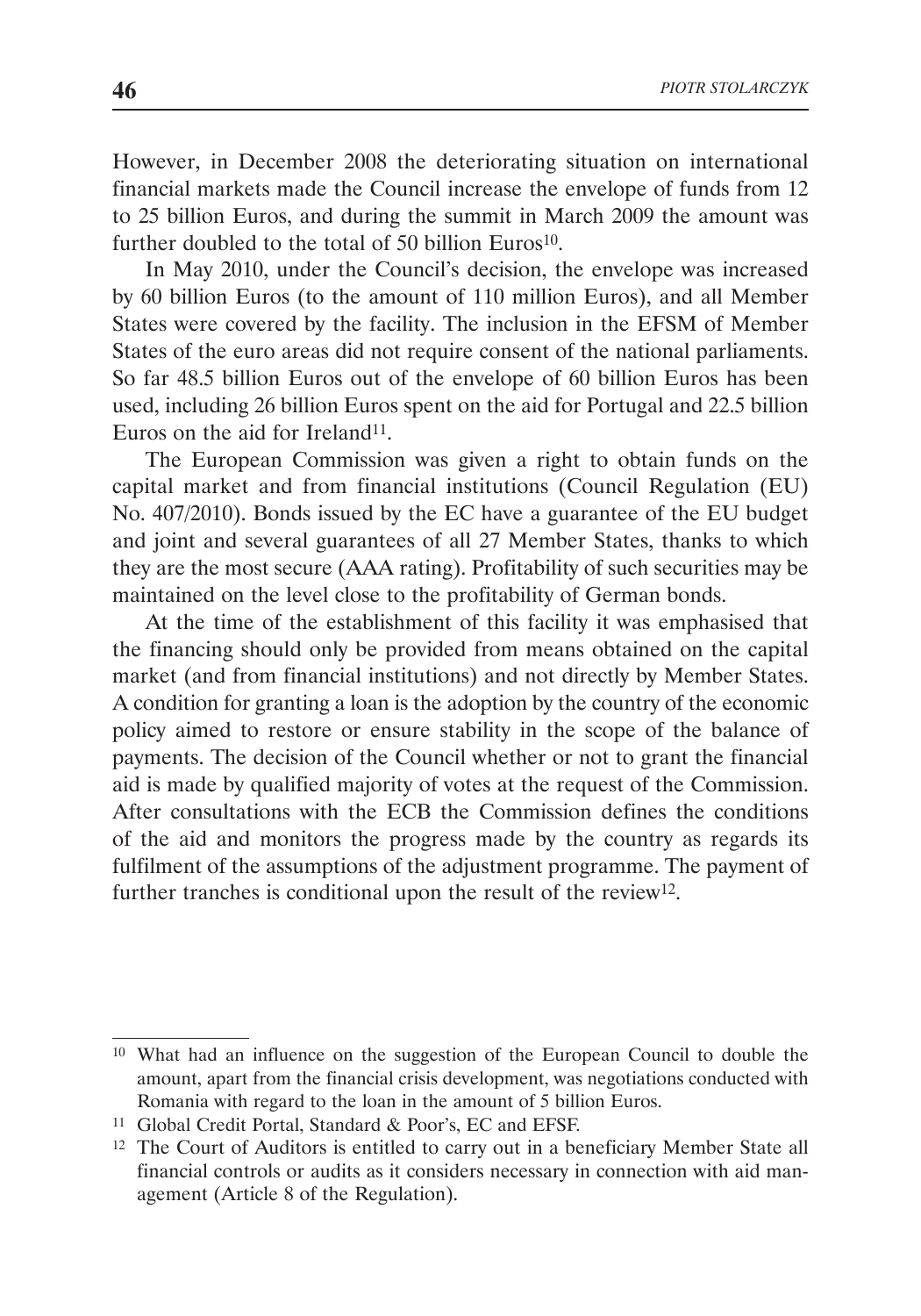# 1.2. Aid as part of the new facility – EFSF

In June 2010 Member States of the euro area (in accordance with the Ecofin Council's applications of 9–10 May 2010) established the European Financial Stability Facility13. The EFSF was given a right to grant loans to indebted states, for the purpose of maintaining financial stability of the euro area. Funds are obtained from issue of bonds. Issue of the debt is supported with guarantees of Member States of the euro area in the amount proportional to their share in the capital of the ECB, in accordance with table 214. It is Germany and France that give the largest guarantees. Sureties granted by these two states constitute almost 50% of the available amount.

#### Table 2

| <b>Country</b> | Share of EBC equity $(\%)$ | (EUR bln) |
|----------------|----------------------------|-----------|
| Germany        | 27.13                      | 119.4     |
| France         | 20.38                      | 89.7      |
| Italy          | 17.91                      | 78.8      |
| Spain          | 11.90                      | 52.4      |
| Netherlands    | 5.71                       | 25.1      |
| Belgium        | 3.48                       | 15.3      |
| Greece         | 2.82                       | 12.4      |
| Austria        | 2.78                       | 12.2      |
| Portugal       | 2.51                       | 11.0      |
| Finland        | 1.80                       | 7.9       |
| Ireland        | 1.59                       | 7.0       |
| Slovakia       | 0.99                       | 4.4       |
| Slovenia       | 0.47                       | 2.1       |
| Luxemburg      | 0.25                       | 1.1       |
| Cyprus         | 0.20                       | 0.9       |
| Malta          | 0.09                       | 0.4       |
| All            | 100.00                     | 440.0     |

Guarantee within the EFSF (for the moment of EFSF establishment)

Source: own calculations. Share equity based on Annual Report EBC, 2009.

13 In the form of a limited liability company under the law of Luxembourg.

<sup>14</sup> At the time of the establishment of the mechanism.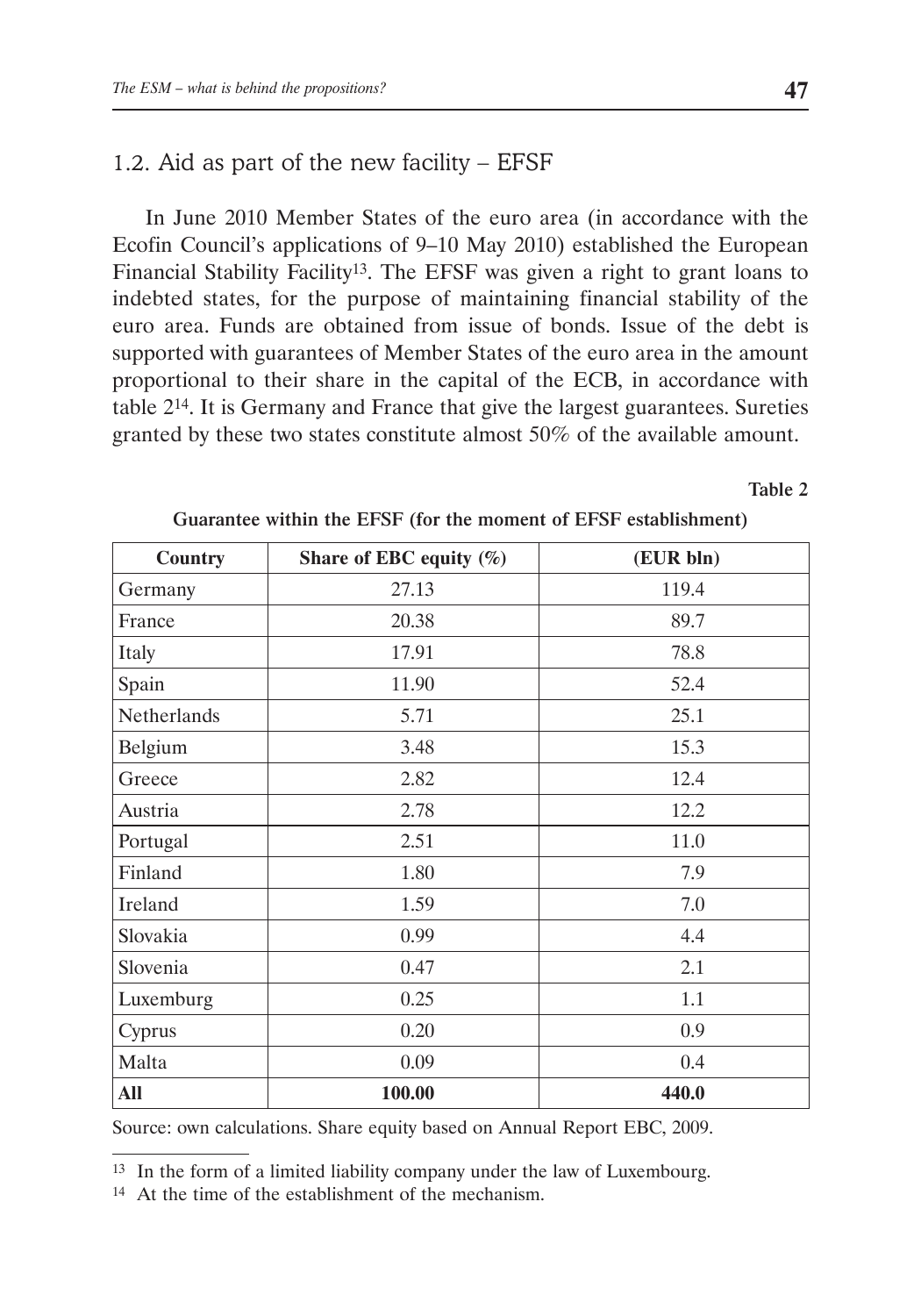It was assumed that debt securities issued by the EFSF will get the highest rating. To obtain and maintain AAA rating, a structure was adopted in which countries guarantee 120% of the debt issued.

A loan may be granted provided that the countries meet the conditions of the remedy they were presented. Decisions on the terms of aid (tenor, cost and amount of the loan) are made by Ministers of Finance of countries participating in the mechanism.

## 1.3. European Stability Mechanism – ESM

On 27 March 2011 the European Council announced the establishment of the European Stability Mechanism. The ESM was established on the basis of extended Article 136 of the TFEU. It assumes a possibility to create a stable mechanism of providing financial assistance and support to countries, aimed to maintain stability of the euro area. Similarly to the EFSF, the fund's financing will be based on debt issuance supported with guarantees of particular countries, without joint and several liability. What is the most important element of the suggested structure is the inflow of cash into the mechanism. The value of the ESM reaches 700 billion Euros, including guarantees in the amount of 620 billion Euros and the capital paid in the amount of 80 billion Euros, as well as the undertaking to maintain the capital above 15% of the value of the issued debt. It was assumed that the adopted structure would allow to provide factual aid on the level of 500 billion Euros. Furthermore, in particular cases the involvement of creditors from the private sector was approved, and collective action clauses (CAC) were introduced<sup>15</sup> to new issued bonds, making it possible to involve private investors in the debt restructuring. It is important in the event that the debt issued by the ESM is subordinated to claims of the IMF.

Similarly to the EFSF, prior to the use of the assistance, the borrowing country must accept the conditions of the loan. Decisions on the launch of the aid are made by the Executive Board, comprising Ministers of Finance of particular countries.

<sup>15</sup> See comment below.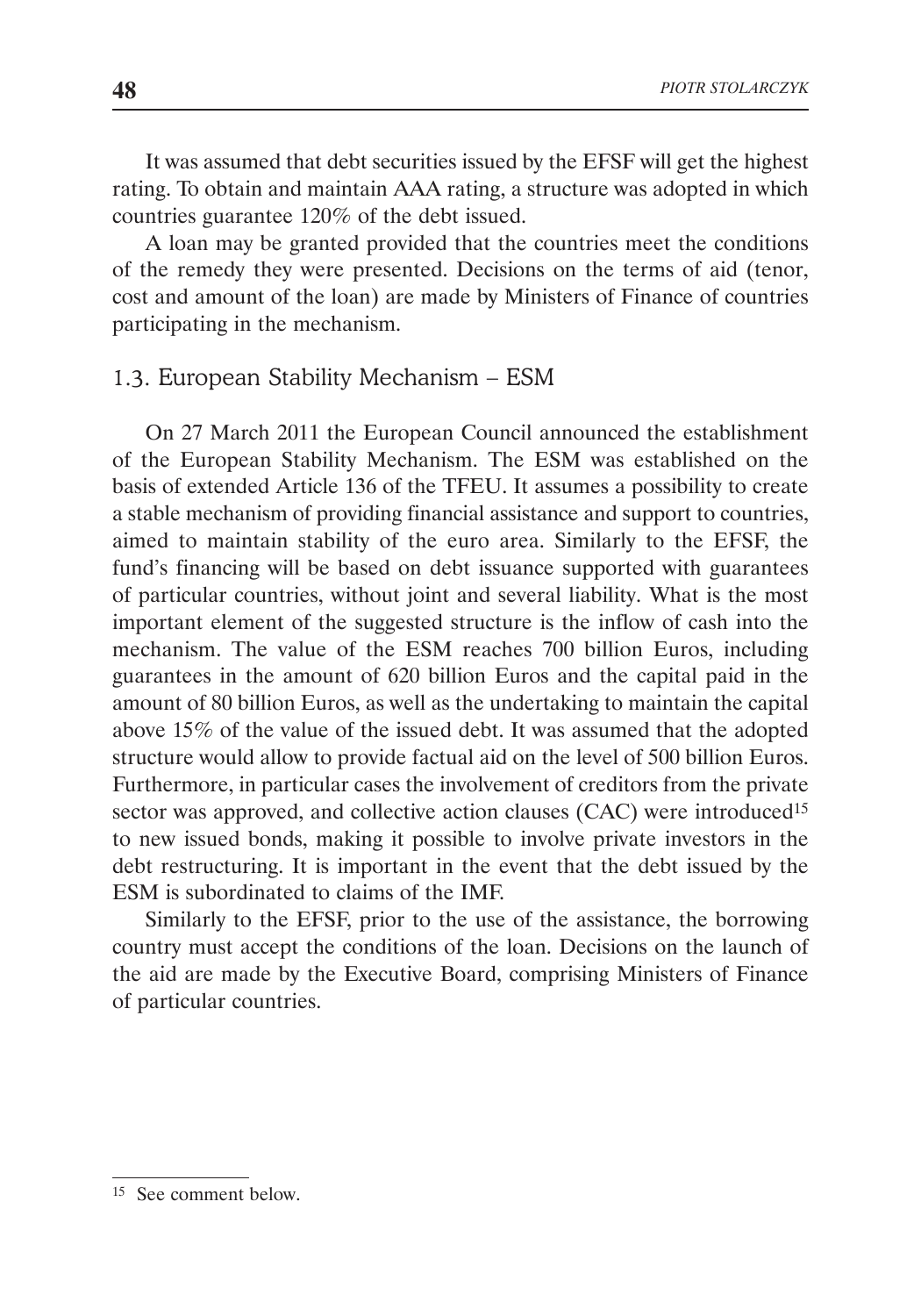### 2. PROBLEM RELATED TO MORAL HAZARD

#### 2.1. Moral hazard as the cause of the crisis in the EU

The functioning of the aid mechanism is of great significance to the future financial stability of the European Union. Its structure creates a moral hazard16 and generates many doubts as regards the potential for efficient overcoming of the existing debt problems. What has to be emphasised here is that the moral hazard is the phenomenon that often accompanies aid programmes granted by international organisations<sup>17</sup> (Dreher, Vaubel, 2004; Dreher, 2005)<sup>18</sup>. The moral hazard consists in taking additional risk by market participants, who assume that they are insured against risk (De Grauwe, 2011). Easy availability of loans may be interpreted as a subsidised insurance of revenues as a result of occurrence of a negative event (Vaubel, 1983). This situation directly affects the behaviour of insurance beneficiaries, i.e. Member States (direct moral hazard). The behaviour of the states may depend, to a certain extent, on the behaviour of creditors, i.e. foreign investors. In such a case we deal with indirect moral hazard. This is the case in the event of the adoption of the bail-out clause. It reduces the amount of the risk premium required by creditors, which in turn encourages the states to increase their debt.

As regards the EFSF/ESM19, we deal with both direct and indirect moral hazard. An easy access to cheaper financing will make states more inclined to conduct irresponsible fiscal policy in the future. It is completely justified when countries do not bear full liability for their actions. Governments of particular countries may be particularly encouraged to increase the government budget balance by funding, for a short term, a comfortable life at the future cost of the EFSF/ESM20. In turn, the abandonment by the EU from the no-bailout

<sup>19</sup> The structure and assumptions of the EFSF and the ESM are similar to a large extent.

<sup>16</sup> In the opinion issued on 17 March 2011, the ECB pointed to the necessity to solve the problem related to the moral hazard.

<sup>&</sup>lt;sup>17</sup> The research done relates to programmes implemented by the IMF. The issue of the moral hazard depends on the size of the aid programme. Nunnenkamp (1999), Lane and Phillips (2000) present the IMF as and example to indicate that in the event of smaller funds, they do not have to contribute to a significant increase in the moral hazard.

<sup>&</sup>lt;sup>18</sup> The moral hazard increases with the increase in the amount of the aid granted as part of the aid programme (Dreher, Vaubel, 2004).

<sup>20</sup> What should be emphasised here is that the permission for the fund's intervention on the secondary market additionally poses a serious hazard that the fund will became a source of cheap money.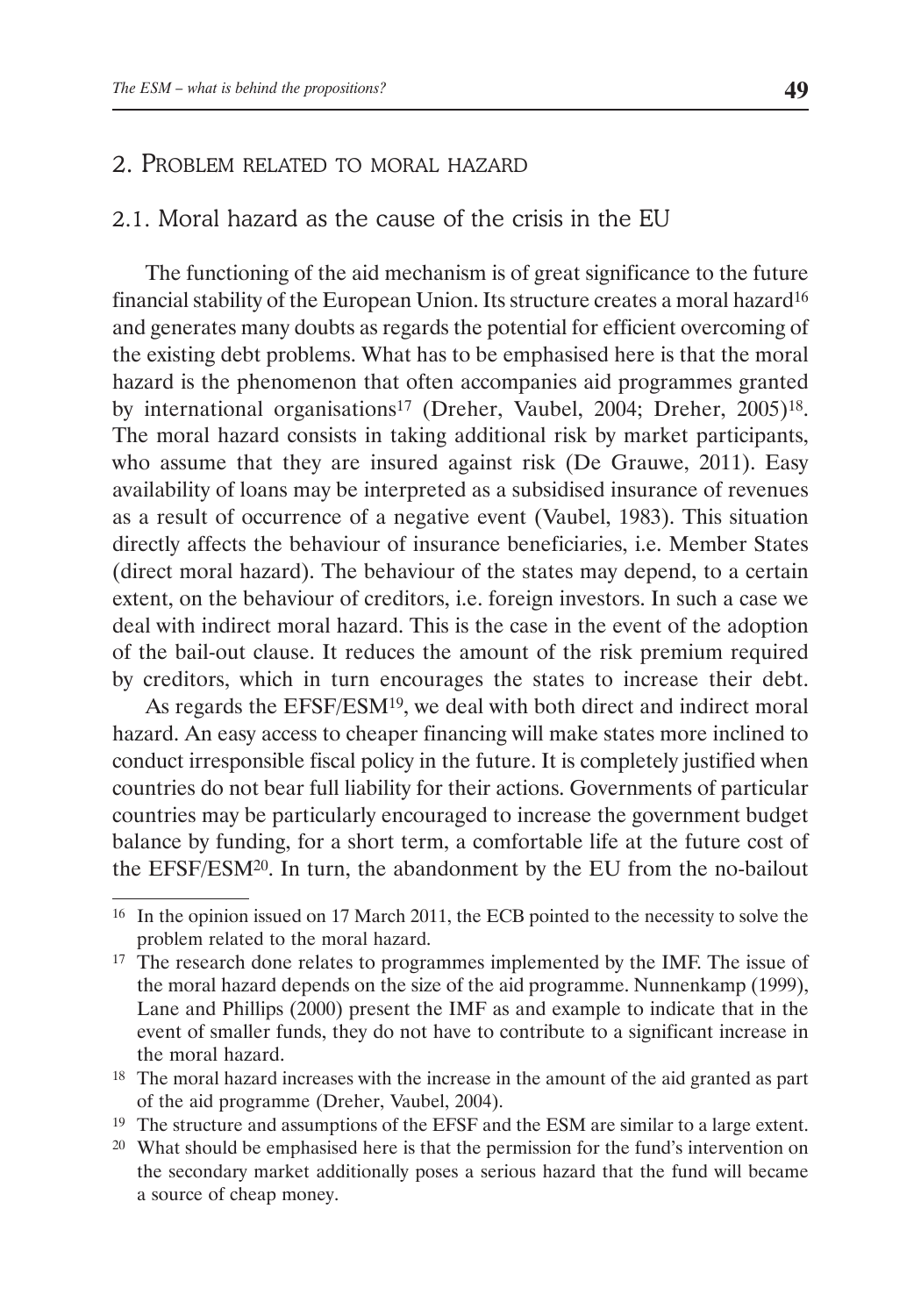clause will affect a reduction in the risk premium required for the financing granted. As empirical research indicates, the insurance related to the bailout clause adversely affects the quality of the politics of the countries applying for aid (Dreher, 2004).

The bailout clause constitutes a significant source of the increase in the moral hazard (McKinnon i Pill, 1998; Frankel, 1998, Evrensel, 2002; Gai, Taylor, 2004). Arguments confirming the above statement may be found in the history of the policy of reacting to financial crises pursued by the IMF. As McKinnon (1998) and Frankel (1998) prove, the bail-out clause used in the case of Mexico in 1995 lead to the moral hazard and excessive adoption of risk by foreign investors, which became one of the main causes of the financial crisis in Asia in 1997. In turn, the inability of the IMF to prevent negative effects of the financial crisis in Russia in 1998 contributed to a reduction in the moral hazard (Dell'Ariccia, Schnabel, Zettelmeyer, 2002). It is worth noting that in the past of the aid programmes implemented by the IMF not all creditors managed to avoid loss. A lack of complete predictability of the results of the aid of the IMF does not eliminate, to the full extent, the risk of loss and, consequently, limits the moral hazard (Chang, 2000).

In the EFSF/ESM the moral hazard is closely related to the manner of making decisions and reliability thereof<sup>21</sup>. As the research shows, moral hazard may be particularly noticeable in the event of political pressure or influence on the decisions related to the financial aid granted (Krugman, 1998; Frankel, 1998). As regards the EFSF/EMS, the financial assistance is granted on an individual basis. To receive a loan, the state has to meet particular conditions and cooperate closely with the IMF, but the ultimate decision depends on the countries, though. It is the Executive Board of the IMF, comprising Ministers of Finance, that gives consent to grant a loan and decides on the amount of the costs related to the loan.

The moral hazard may be reduced by introducing transparent principles of granting financial aid (conditionality)22. Making the financial aid conditional on the fulfilment of particular conditions prevents countries from abuses (Bruce and Waldman, 1991; Vaubel, 1991) and significantly affects their determination to carry out necessary reforms. Sachs (1989) points out that on the one hand the introduction of conditionality for the financial aid provision contributes to an increase in acceptance for implementing necessary reforms, and on the other hand, it constitutes significant assistance in getting out of

<sup>21</sup> More: read below.

<sup>22</sup> In the further part of the text the term 'conditionality' is used.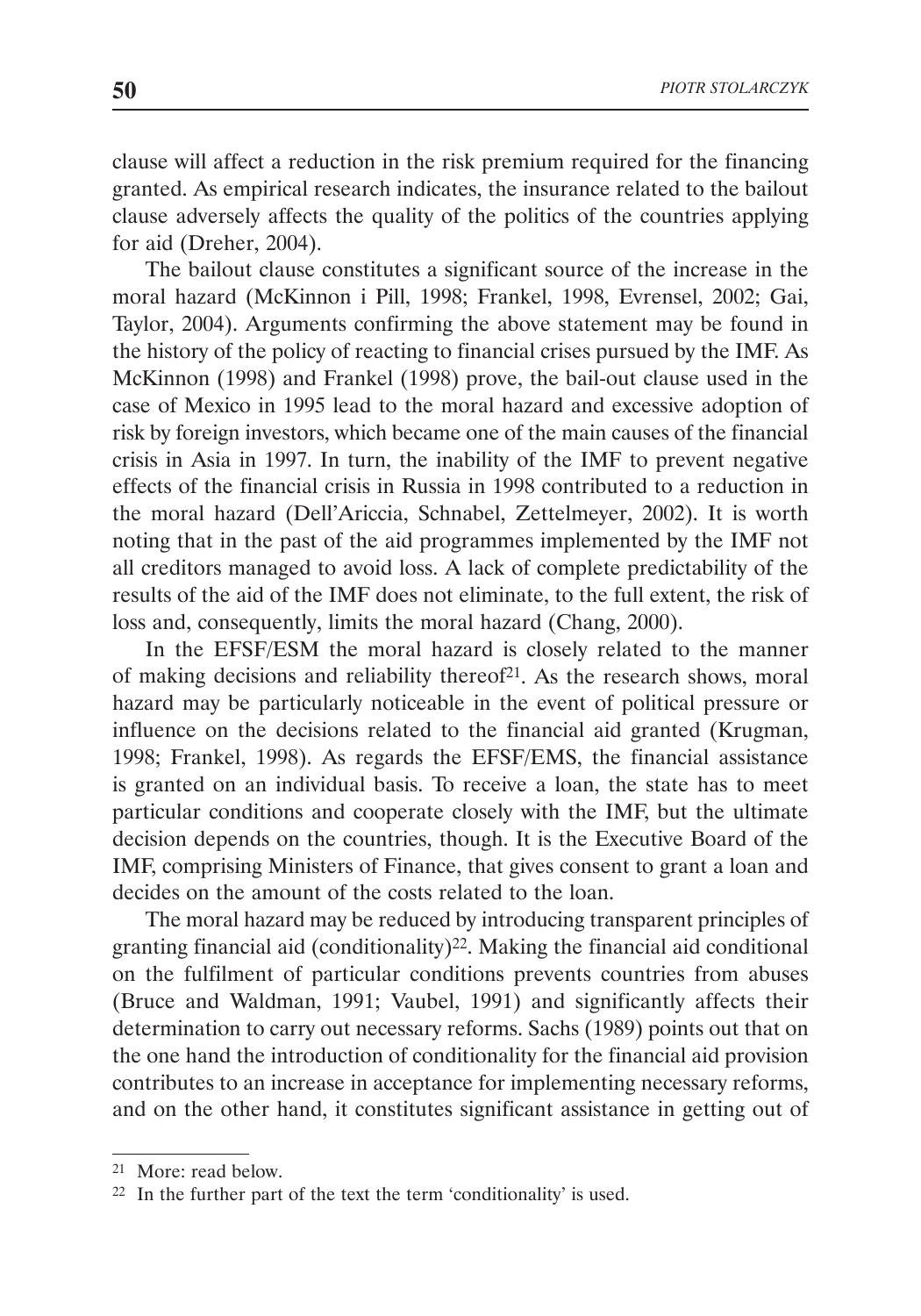the debt trap. Conditionality may also limit the problem of negative selection. The necessity for the countries to meet their obligations will result in reducing the number of borrowers to the states that really need the financial support (Nichols, Zeckhauser, 1982). Additionally, conditionality positively affects the manner of spending the means received as part of the aid programme (Little, Clifford,  $1965$ )<sup>23</sup>.

What should be highlighted here is that the conditionality being a part of the aid provision mechanism, aimed to provide effectiveness, should be reliable and done ex-ante. The reliability in the creation of the programme, which has to be fulfilled prior to the provision of aid, seems to be particularly important and may significantly affect the determination of the countries to introduce reforms. That is why political influences at the stage of the definition of conditionality reduce the effectiveness of conditionality (Goldstein, 2000; Dreher, 2004; Dreher, Jensen, 2007). In the event of an ex-post research, a factor determining effectiveness of the conditionality if its enforceability24.

Politicising the decisions on the provision of aid by the EFSF/ESM makes the problem of quality and reliability unsolved. The prerequisite of the effectiveness of the conditionality is not met. Taking into account the present structure of the aid mechanism and a lack of reliability of the decision-making process in the EU25 it seems that the only way to limit the moral hazard is the involvement of the IMF in the process related to granting the financing.

In the recent years one might observe that the IMF has been paying more and more attention to conditionality when granting financial support (Dreher, 2009). It should be mentioned that as regards economists conducting research related to the evaluation of effectiveness and effects of the use of conditionality by the IMF, words of criticism are also uttered.

One of the main critical arguments shows an increase in dependency of developing countries on money of the IMF (IFIAC, 2000, Vreeland, 2003). It is argued that the conditions of granting aid are aimed to achieve an internal balance without regard to the policy aimed at development of the countries (Payer, 1974; Dell, 1982). As Feldstein (1998) states, the use of too strict conditions of the provision of aid discourages countries from using the support, which in fact strengthens negative consequences of the crisis. When setting the conditions of the provision of the support in many cases

<sup>23</sup> Most researches relate to conditionality imposed by the IMF.

<sup>24</sup> More on enforceability of the conditions imposed by the IMF in Beveridge, Kelly (1980), Haggard (1985), Edwards (1989), Dreher (2006) and others. The issue of enforceability of the fulfilment of the conditions relates to ex-post assessment.

<sup>&</sup>lt;sup>25</sup> More on reliability of activities of the EU – see part 3.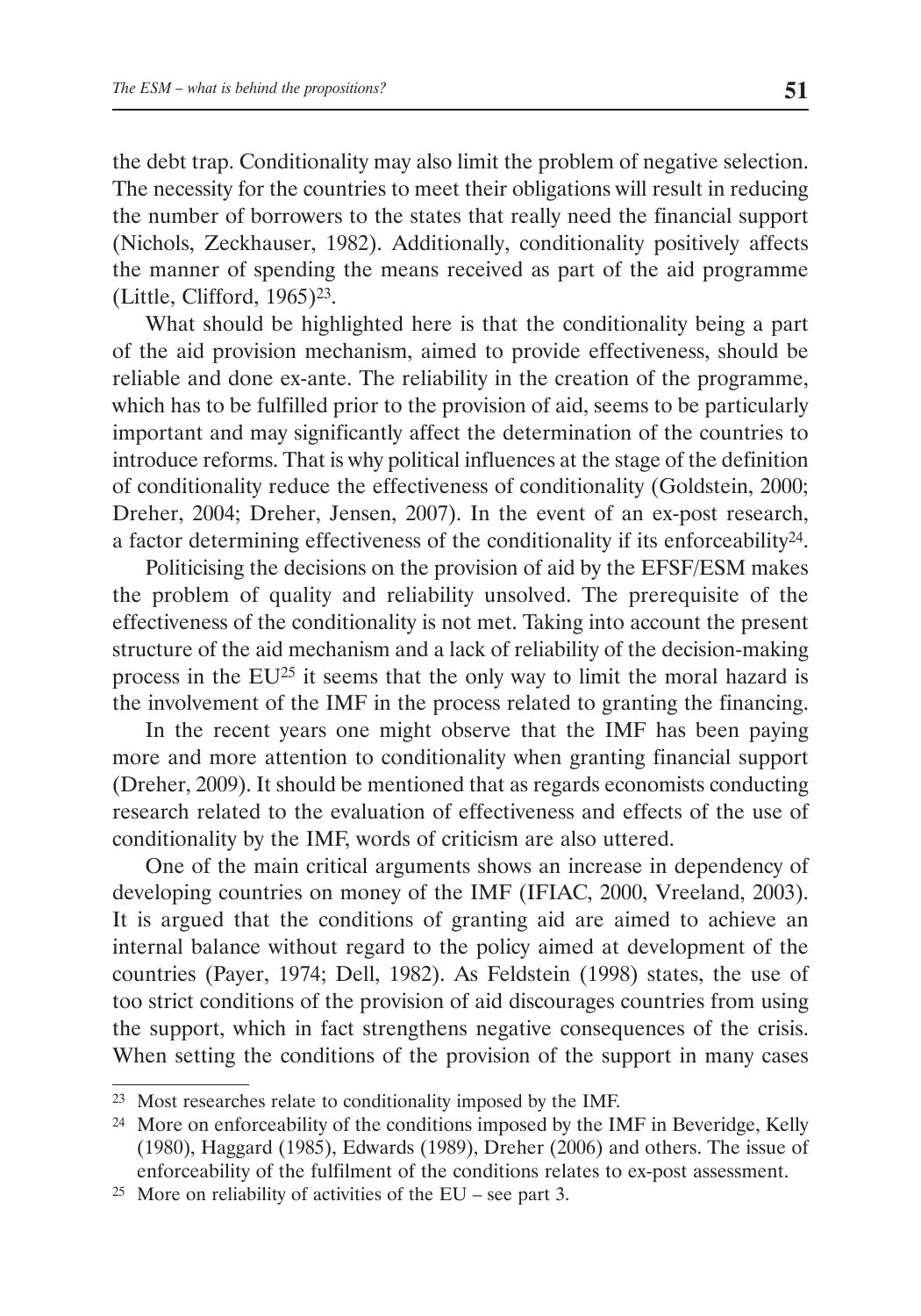the political situation of the country applying for the aid is not taken into account (Dreher, Vaubel, 2004), which in turn may make governments less inclined to meet the conditions imposed on them. It is the government's determination that is one of the most important elements as regards the effective implementation of desirable changes and fulfilment of the conditions imposed (Boughton, 2000; Paloni i Zanardi, 2004; Bird and Willett, 2004). The conditionality based on the introduction of structural changes is also criticised (Radelet, Sachs, 1998), since at the time when the country tackles the crisis, it takes a lot of time, political capital and distracts from attempts to mitigate the effects of the crisis26. Impossibility or difficulty in enforcing the fulfilment of the terms of the aid provided reduces the effectiveness of conditionality27. In such an event, the enforceability of the fulfilment of the conditions may be improved as a result of introduction of sanctions (Killick, 2006; Vreeland, 2006, 2007).

The impossibility to solve the problem related to the moral hazard does not only make it impossible to meet the prevention function of the stability mechanism, but it is against the maintenance of stability of the system in the EU. The moral hazard, which leads to an excessive increase in risk, is a source of financial crises. It is argued that the moral hazard was one of the main causes of the debt crisis in the EU (Dowd, 2009).

# 2.2. Moral hazard as the cause of the crisis in Greece. Historical approach

The Greek economy is a perfect example of the moral hazard and the freerider effect, which are the two phenomena observed after the establishment of the Monetary Union (Sinn, 2010; Stolarczyk, Wojtas, 2011).

The European Union has been dealing with the debt crisis for more than 2 years. In May 2010 Greece revealed the factual condition of its public finance to Europe, which surprised financial markets and leaders of the Member States. It was the time when the conclusion that the country is on the verge of a financial disaster was the right one. The condition of the public

<sup>26</sup> Another issue that is frequently criticised is the very content of adjustment programmes implemented by the IMF (Dreher, 2009; Spraos, 1986; Bird, 2001). There are also a lot of researches that confirm a positive influence of aid programmes implemented by the IMF (Mercer-Blackman and Unigovskaya (2004), Nsouli (2004), Dreher (2009).

<sup>27</sup> Regards ex-post conditionality.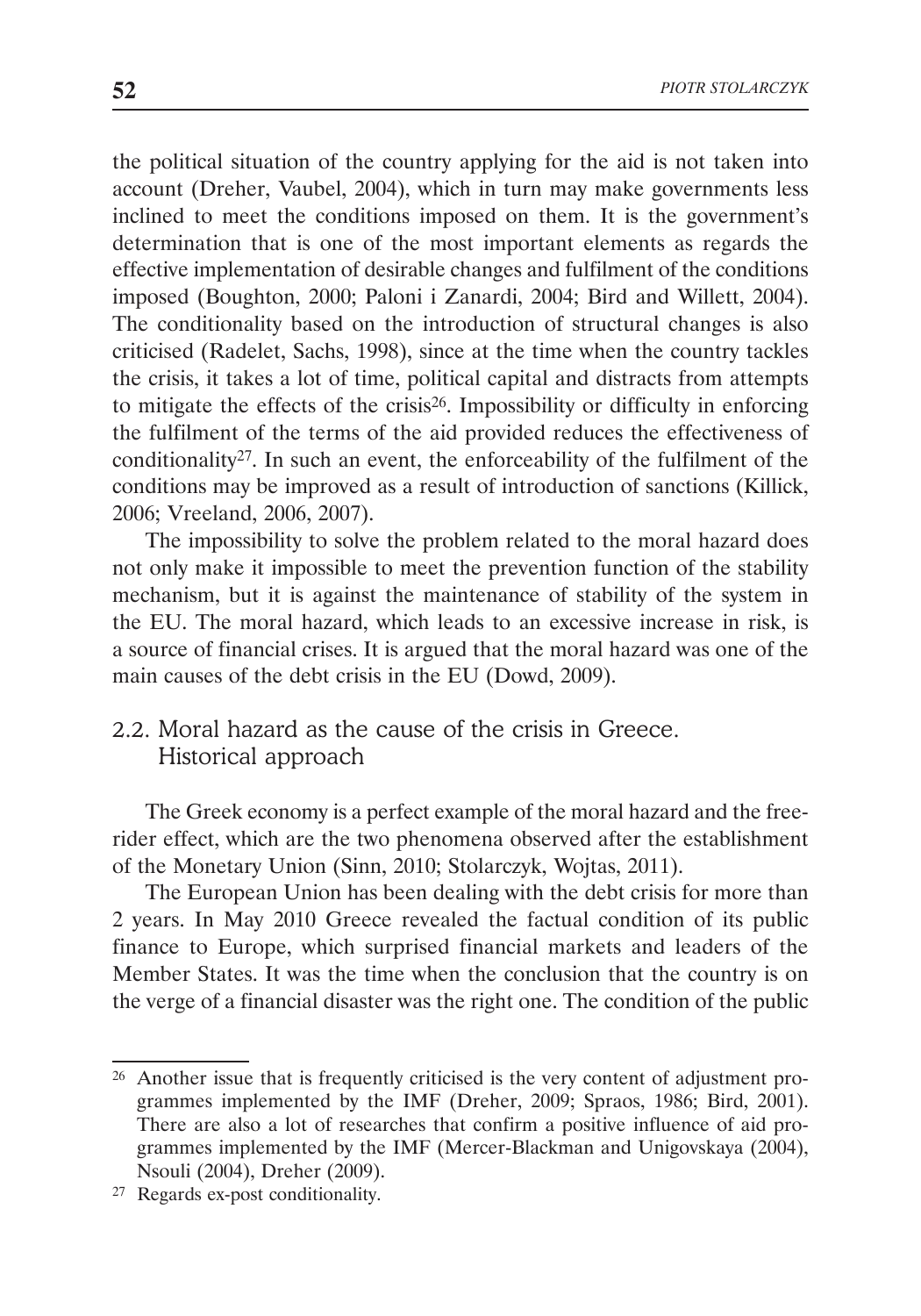finance presented by Greece was a result of many years of negligence and cumulated irregularities.

The accession of Greece to the euro area significantly increased its reliability in the eyes of international financial markets, which, in turn, materially affected the price at which Greece was able to borrow money. The scale of this phenomenon is presented in Graph 1. The profitability of Greek bonds was close to the price of German bonds, despite a much worse condition of the public finance in Greece.







Source: own calculations.

The moral hazard that the Greek government dealt with consisted in burdening the budget with excessive debt, over the level which would be justified by real possibilities of the country's economy. It was possible thanks to the 'borrowing' of credibility from larger and more stable economies, such as France or Germany. It is also worth mentioning, taking Greece as an example, that by lending Greece money at a price comparable to Germany the financial markets considered that the no-bailout clause referred to in the EU Treaties (Article 125 of the TFEU) is not reliable, and the rules defined in the SGP are completely ineffective28.

After the real financial situation of Greece had been revealed, its creditors started to perceive it as less and less credible. A race against the time began. Economists and economic politicians competed coming up with ideas on

<sup>28</sup> More: P. Stolarczyk, W. Wojtas, *Czy po konsumpcji "sześciopaku" UE czeka ból głowy?*, analizy FOR, X 2011.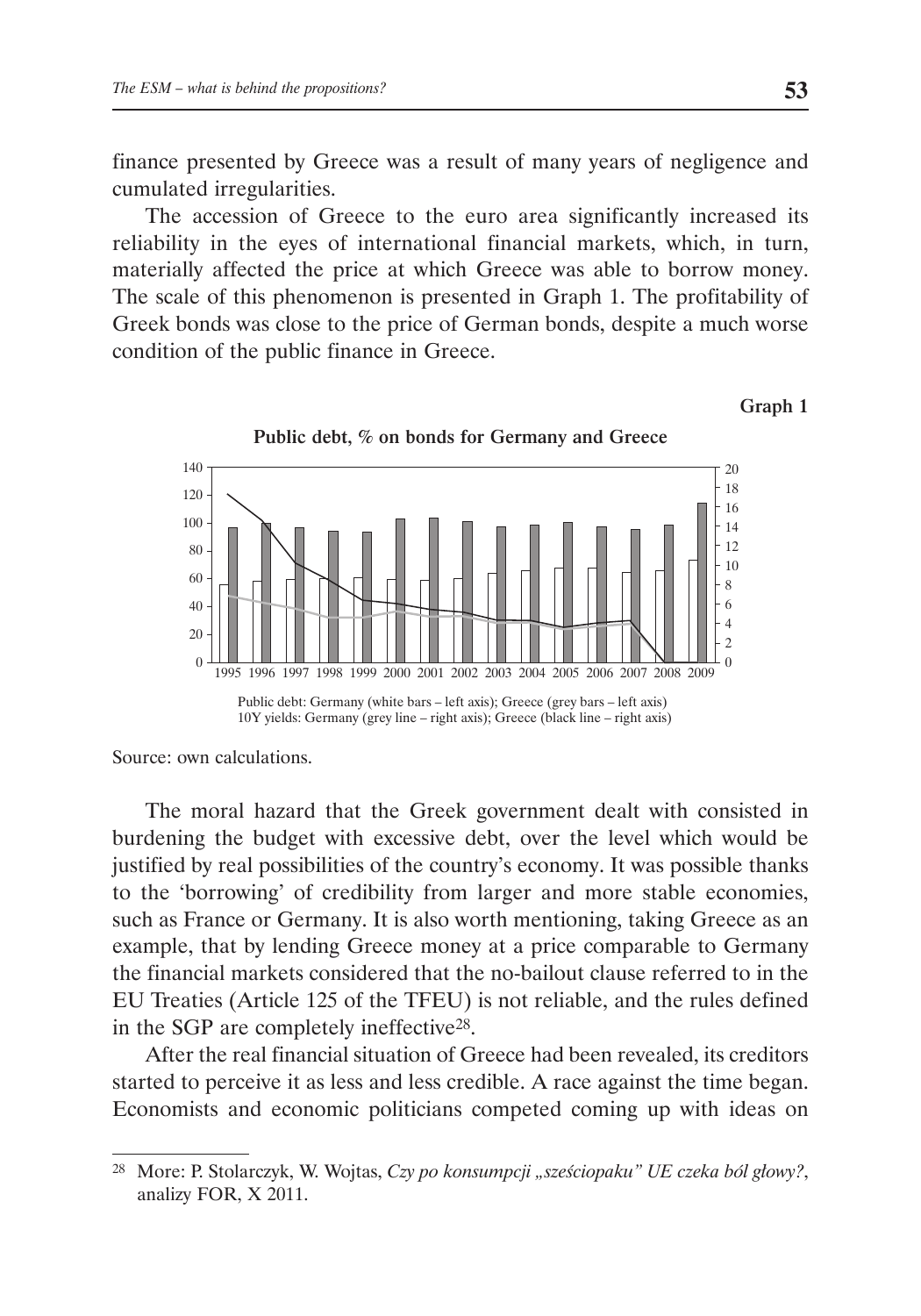how to solve the problem of the Greek debt. However, because of a lack of concrete decisions of the European Union and the fact that the Union only spoke about the support, the financial markets were not calmed down.

At the beginning of May 2010 the CDS values for Greece reached almost 1000 basis points, i.e. 974 points more than in case of Germany. In other words, investors perceived the risk of the bankruptcy of Greece as more than 30 times higher than in case of Germany and more than 4 times higher than in case of Ireland and Portugal (Graph 2). At the end of April the amount of the 10-year bid–offer spread of Greek bonds to German bonds, which reflected the risk of investments in Greece, exceeded 960 basis points, which was the highest level since the establishment of the common currency. Investors found that Greece had moved from the system of fully reliable countries supported by the euro area to the system of countries that are not provided with financial support by other Member States of the euro area (Arghyrou, Kontonikas, 2010). Greece was on the verge of bankruptcy.



Graph 2

Source: based on Bloomberg.

To calm down the financial markets, in May 2010 the European Council made a decision to establish an aid programme for indebted countries. On the one hand it put an end to the period of a lack of decisions of the EU officials, on the other hand, though, there was a change of the paradigm being the basis of the economic and currency union, in which every country is solely responsible for the condition of its public finance, and the budgetary discipline is not supervised as part of the criteria of convergence and the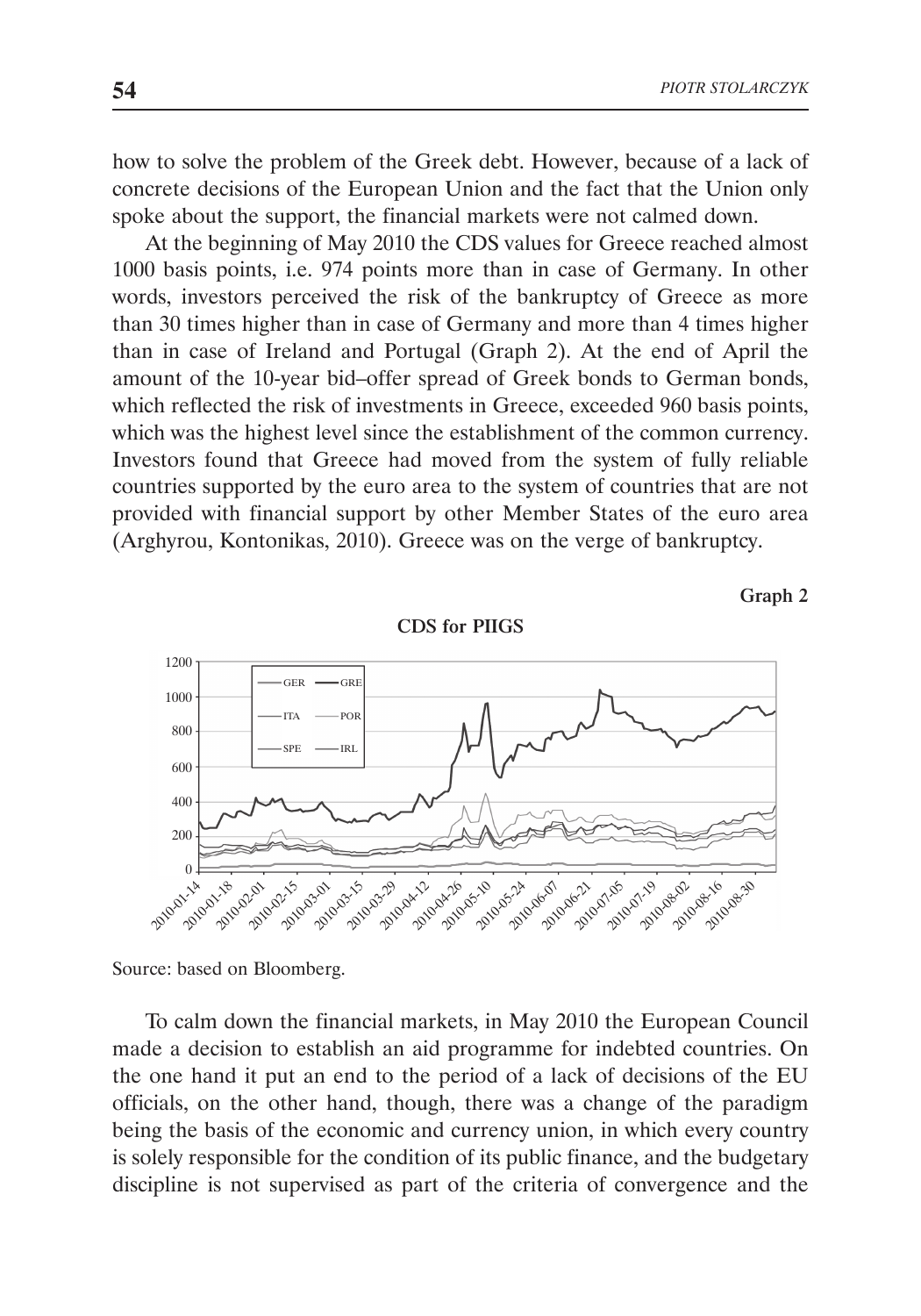Stability and Growth Pact. The notification of the abandonment of the no-bailout clause contributed to a significant reduction in the level of the Greek CDS. This may be interpreted as an increase in the moral hazard as a result of wrong perception of risk by investors connected with the insurance promise.

The establishment of the aid package calmed down the financial markets only for a short time. The following months showed clearly that Greece had no chance to restore the investors' confidence (in the months following the announcement of the decision the CDS values beat records again – Graph 2).

#### 3. EVALUATION OF THE EXISTING AID SYSTEM

The Greek crisis shows that investors do not trust the rules and decisions made by the European officials. Further actions aimed to solve the crisis additionally reduced the reliability of the European Union. First of all, when making a decision on establishing the aid package the European Union undertook measures that are beyond its competences. Secondly, taking into account the structure of the stability mechanism, it was, from the very beginning, not enough to solve the problems of indebted countries.

#### 3.1. Acting beyond law

The EFSM was established under Council Regulation (EU) No. 407/2010 of 11 May 2010. The legal basis for the establishment of the EFSM is the content of Article 122(2) of the TFEU, which allows for the provision of financial aid by the Union to a Member State that 'is in difficulties or is seriously threatened with severe difficulties caused by natural disasters or exceptional occurrences beyond its control'. The adopted legal bases may be compared with Article 125 of the TFEU, which explicitly states that the commitments of a Member State (central governments, regional, local authorities, institutions or public enterprises) may not be assumed by another Member State or the Union as a whole.

The Treaty clearly points to the 'exceptional occurrences' beyond the control of the country as exceptions allowing for the provision of the aid by the EU. It was also presented clearly in Article 1 of Council Regulation (EU) No. 407/2010 establishing the EFSM.

On the one hand, the EFSM was established as a reaction to the 'exceptional occurrences', i.e. the international financial crisis, on the other hand, though,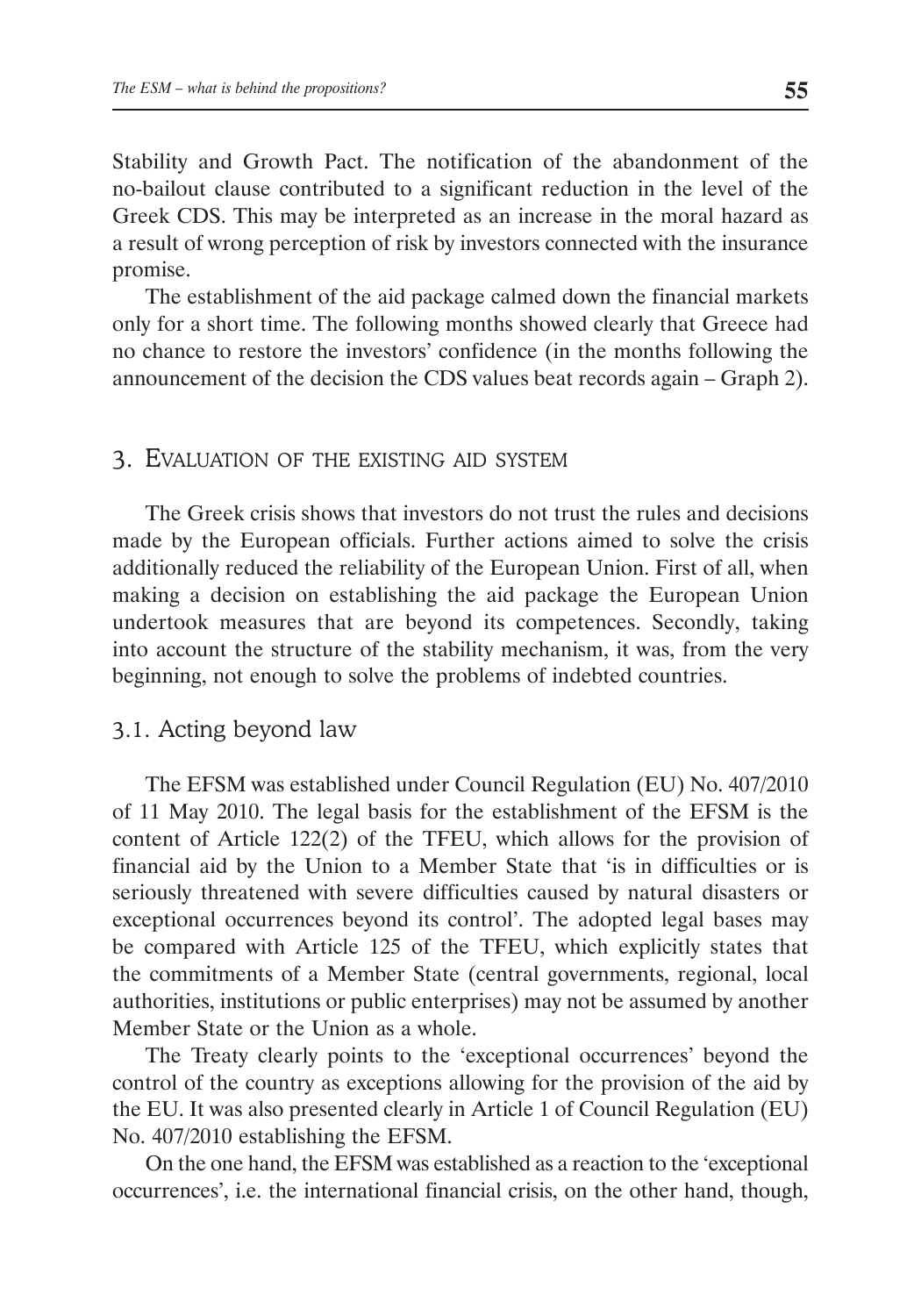the fiscal policy, carried out inefficiently, dependent directly on the authorities of the given country and ongoing decisions is beyond the content of Article 122(2) of the TFEU. In view of the above any attempts to launch aid for Greek authorities, solely responsible for excessive indebtedness and putting the country on the verge of bankruptcy, must raise serious questions on its justification under the afore-mentioned Article 122. The excessive debt of the country, which clearly stems from the authorities' conscious policy, may not be treated as 'exceptional occurrences'.

The decision of the EU has also led to far-reaching consequences. Apart from the requirements of the SGP, it was also the no-bailout clause defined in the Treaties (Article 125 of the TFEU) that was of fundamental significance for the limitation of the moral hazard in the euro area. By acting against this clause, the Union destroyed the credibility of its own principles<sup>29</sup>.

# 3.2. Evaluation of effectiveness of overcoming problems of indebted countries

The evaluation of effectiveness of the fund as regards the crisis solving is made, first of all, from the perspective of profitability of issued bonds on the market, which is reflected in the costs of loans given, and, secondly, from the perspective of the loan potential as compared with the needs of the indebted countries. The fund has been operating for a short time, which makes it impossible to evaluate the effects of the aid programme implemented in particular countries, which is why this issue will be omitted in the article.

What has to be pointed out is that the adopted assumptions related to the costs of obtainment of the capital as part of the EFSF have been difficult to obtain since the very beginning. It was assumed that the debt issued as part of the EFSF would be rated on the level of AAA and its profitability would be close to the profitability of German bonds.

It is noteworthy that taking into account the adopted structure of the guarantee on the level of 440 billion Euros, the real ability of the EFSF to obtain the financing was in fact much lower from the very beginning. It stems from the fact that bonds issued by the fund must be rated as AAA. At the time of the announcement of the rescue fund only six countries were rated on AAA level. The guarantees of the most stable countries totalled at that time

<sup>&</sup>lt;sup>29</sup> At the same time the European Union carried out activities aimed to improve enforceability and effectiveness of the principles defined in the SGP by adopting a package of legal regulations, the so-called 'six-pack' and activities aimed to depreciate the no-bailout clause.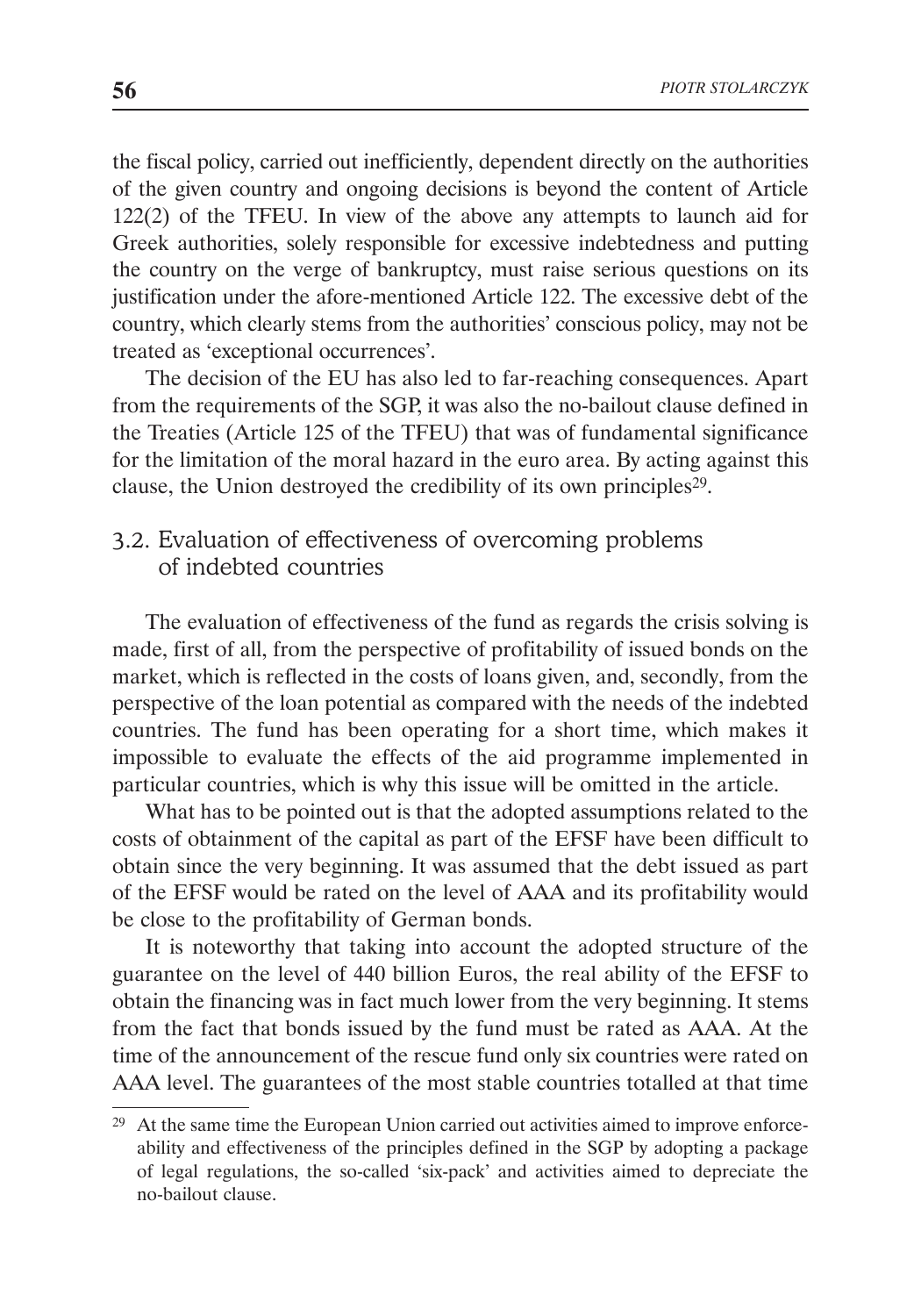255 billion Euros (out of 440 billion Euros). To provide additional guarantees for the financial solutions, a capital buffer was established, to be maintained in cash or securities (for covering any potential loss), which was to facilitate increasing the issue security level to the maximum possible level. According to the adopted structure, the countries guarantee up to 120% of debt, which means that their responsibility for the issued debt exceeds the value of the debt by 20%.

Table 3 presents the rating level that might be obtained if the mechanism was based only on guarantees granted<sup>30</sup>.

Table 3

| Country/<br>rating   | 5Y yields | Share in<br>guarantees | S&P        | Fitch      | Moody's        |
|----------------------|-----------|------------------------|------------|------------|----------------|
| Germany              | 1.23      | 27.13                  | <b>AAA</b> | <b>AAA</b> | Aaa            |
| France               | 1.56      | 20.38                  | <b>AAA</b> | <b>AAA</b> | Aaa            |
| Italy                | 2.59      | 17.91                  | $A+$       | AA-        | Aa2            |
| Spain                | 2.84      | 11.90                  | AA         | $AA+$      | Aaa            |
| Netherlands          | 1.31      | 5.71                   | <b>AAA</b> | <b>AAA</b> | Aaa            |
| Belgium              | 2.09      | 3.48                   | $AA+$      | $AA+$      | Aa1            |
| Greece               | 11.64     | 2.82                   | $BB+$      | BBB-       | Ba1            |
| Austria              | 1.67      | 2.78                   | <b>AAA</b> | <b>AAA</b> | Aaa            |
| Portugal             | 3.88      | 2.51                   | $A-$       | $AA-$      | A <sub>1</sub> |
| Finland              | 1.44      | 1.80                   | <b>AAA</b> | <b>AAA</b> | Aaa            |
| Ireland              | 4.31      | 1.59                   | AA         | $AA-$      | Aa2            |
| Slovakia*            | 2.98      | 0.99                   | $A+$       | $A+$       | A <sub>1</sub> |
| Slovenia*            | 2.34      | 0.47                   | AA         | AA         | Aa2            |
| Luxemburg            | N/A       | 0.25                   | <b>AAA</b> | <b>AAA</b> | Aaa            |
| Cyprus*              | 3.37      | 0.20                   | $A+$       | $AA-$      | Aa3            |
| Malta                | N/A       | 0.09                   | A          | $A+$       | A <sub>1</sub> |
| SPV <sub>5Y</sub>    |           | 2.21                   |            | $AA+$      | Aa1            |
| <b>Spread GER 5Y</b> |           | 0.98                   | $AA/AA+$   |            |                |
| <b>Spread GRE 5Y</b> |           | 9.43                   |            |            |                |

Estimated rating and bonds yields based on table 2 (for the 24th of August 2010)

\* data 3.09.2010

Source: own calculations.

30 At the time of the announcement of the establishment of the fund.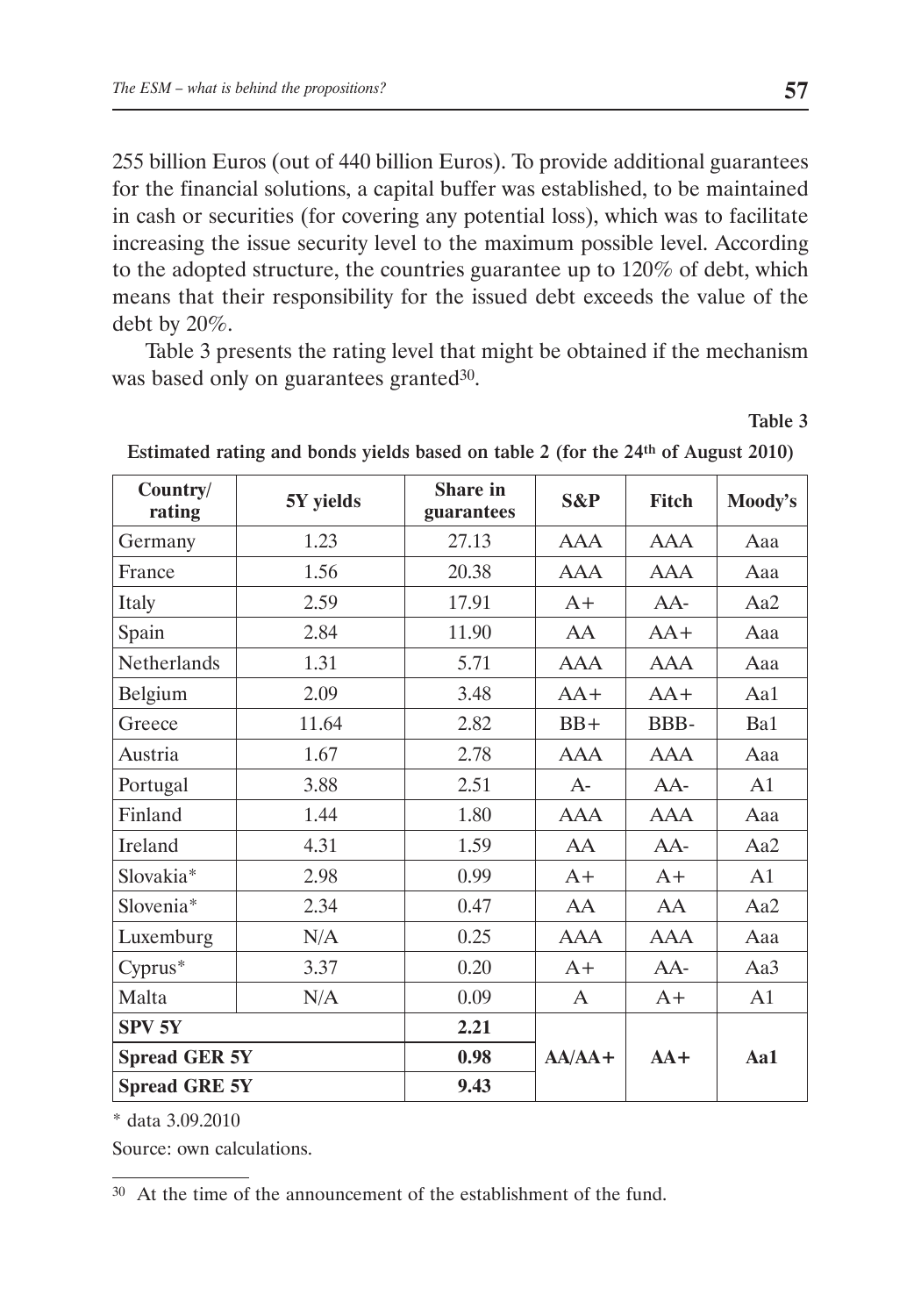The value of the real aid for countries as part of the package was lower from the time of announcement of the establishment of the fund than the ability to obtain the funding for the fund itself. It stems from the structure of the debt issued by the EFSF. in which some means are kept as a guarantee of the highest rating.

As it stems from the issue of bonds carried out so far as part of the aid programme for Ireland and Portugal. in order to keep AAA rating. 30% of the means obtained from the issue is kept as a guarantee of the highest investment rate31. and the other 70% is given to the country in the form of a loan.

Table 4 presents estimation of the total real aid for countries. including the means of the IMF at the time of the announcement of the aid package by the Union. The following assumptions were adopted for the estimates. The amount of the potential financing by the IMF was based on the amount of the aid granted to Greece, which reached 30 times more than its share in the capital of the IMF32. The share of the financing by the EU and the IMF reaches 2/3 and 1/3, respectively, for the borrowing needs of the given country, in compliance with the assumptions of the functioning of the aid mechanism.

The means available to the countries were estimated in the two options. Option 1 assumes the fund's lending capacity on the level of 440 billion Euros33. Option 2 assumes that the possibility to issue debt reaches 440 billion Euros, and the calculation of factual lending capacity was based on three issues of bonds by the EFSF for Portugal and Ireland.

As it stems from the estimates. in both options the borrowing needs of the PIIGS by 2013 considerably exceeded the envelope of available funds. The lending capacities reached 750 billion Euros for the first option. and 588 billion Euros for the second option.

The above analysis indicates that at the time of the announcement of the aid programme there were no prerequisites to assume that the amount of the aid would solve the hitherto problems of the most indebted countries. When taking into account the amounts of the aid as part of the future stability mechanism (700 billion Euros) and as part of the increased means of the IMF. in view of the problems of Spain and Italy. it should be remembered that the aid is still highly insufficient.

<sup>31</sup> It regards the first issues of the EFSF, aimed to provide aid.

<sup>32</sup> In accordance with: *Greece: Staff Report on Request for Stand-By Arrangement, IMF Country Report No. 10/110, May 2010*.

<sup>33</sup> In compliance with the information of 11 March 2011 on recapitalisation of the fund or increase in the guarantee level to a level ensuring creditworthiness on the level of 440 billion Euros.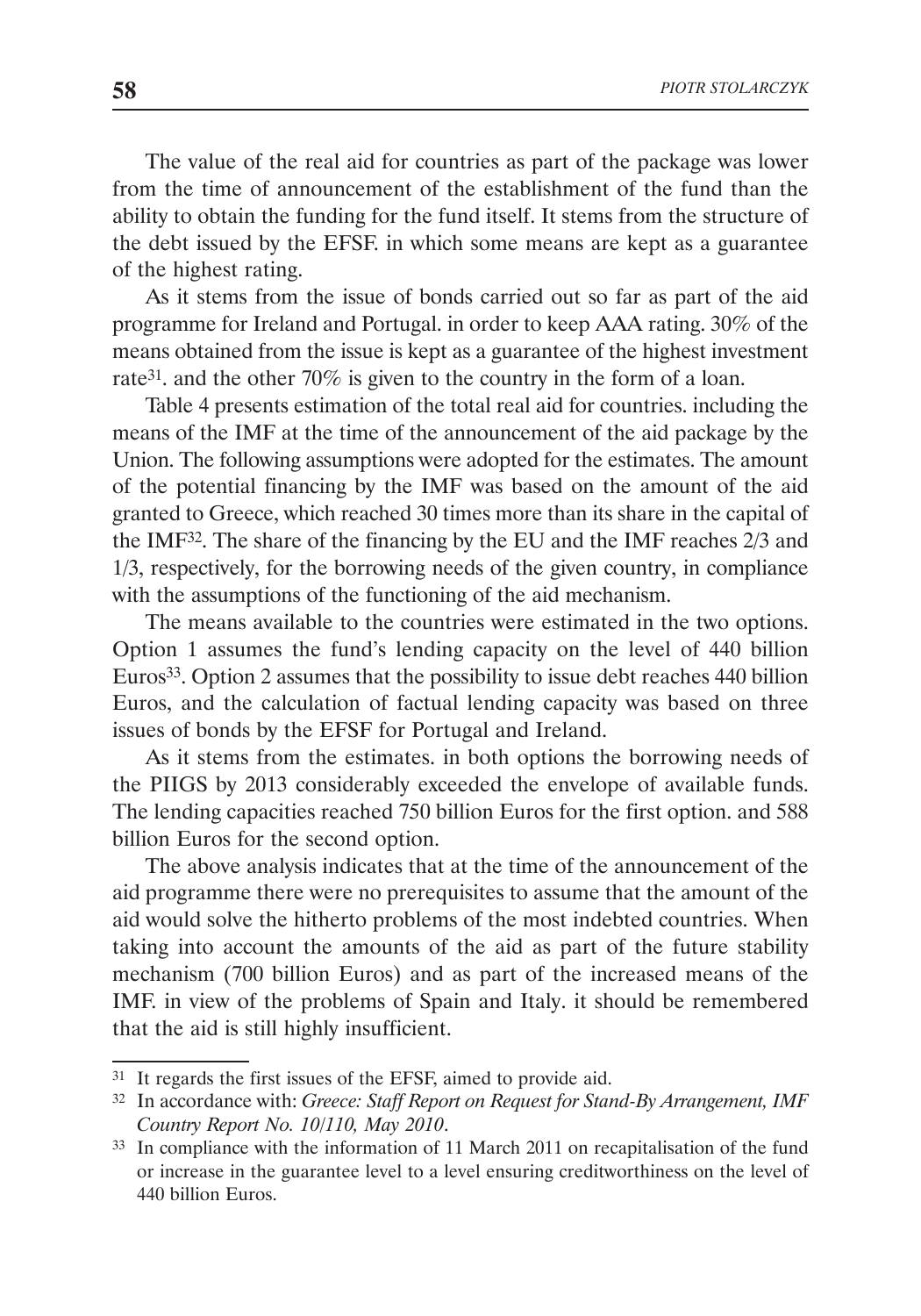| <b>Country</b>                               | <b>Share</b><br><b>IMF</b> in<br>equity<br>(SDR<br>bln) | <b>Share</b><br>in IMF<br>equity<br>(EUR<br><b>M.</b><br>$EUR/\!/$<br><b>SDR</b><br>1.19<br>SDR) | IMF's<br>lending | <b>EFSF's</b><br>lending | Lending<br>Toge-<br>ther | <b>Borro-</b><br>wing<br>needs<br>till<br>$2012*$ | <b>Borro-</b><br>wing<br>needs<br>till<br>2013* | <b>Borro-</b><br>wing<br>needs<br>till<br>2015* |
|----------------------------------------------|---------------------------------------------------------|--------------------------------------------------------------------------------------------------|------------------|--------------------------|--------------------------|---------------------------------------------------|-------------------------------------------------|-------------------------------------------------|
| Greece                                       | 0.82                                                    | 0.98                                                                                             | 29.38            | 58.76                    | 88.14                    | 94                                                | 135.7                                           | 258.4                                           |
| Portugal                                     | 0.87                                                    | 1.03                                                                                             | 30.99            | 61.98                    | 92.96                    | 52.1                                              | 73.9                                            | 122.8                                           |
| Ireland                                      | 0.84                                                    | 1.00                                                                                             | 29.99            | 59.98                    | 89.96                    | 41.3                                              | 59.3                                            | 87.3                                            |
| Spain                                        | 3.05                                                    | 3.63                                                                                             | 108.89           | 217.77                   | 326.66                   | 325.2                                             | 457.5                                           | 679.4                                           |
| Italy                                        | 7.05                                                    | 8.39                                                                                             | 251.69           | 503.37                   | 755.06                   | 558.4                                             | 757.3                                           | 1111.4                                          |
| 440.00<br>Cap for EFSF<br>220.00             |                                                         |                                                                                                  | 720.00           | 1071.0                   | 1483.7                   | 2259.3                                            |                                                 |                                                 |
| <b>EMSF</b>                                  |                                                         |                                                                                                  |                  | 60.00                    |                          |                                                   |                                                 |                                                 |
| Borrowing needs of GRE. POR. IRL             |                                                         |                                                                                                  |                  | 187.4                    | 268.9                    | 468.5                                             |                                                 |                                                 |
| Lending capacity based<br>on firs programmes |                                                         |                                                                                                  | 220              | 308**                    | 588                      |                                                   |                                                 |                                                 |

Needs vs. help for PIIGS

debt service and projected deficits

\*\* based on programmes issued

Source: own calculations based on IMF. Bloomberg.

The future amount of the means available as part of the aid may turn out to be much lower than the amounts announced at present, if the fund tries to keep the lowest capital cost (AAA rating of issued bonds).

In the adopted structure there is a risk of increase in the cost of obtainment of financial means by the EFSF/ESM as a result of a reduction in the degree of the security of the issued debt, i.e. loss of a possibility of issuing AAA securities. First of all, at the time of the establishment of the mechanism there were only 6 countries-guarantors that were given the highest rating (AAA)34. Deterioration of the situation of one of these countries creates pressure on an increase in yield of the debt issued, or results in a significant

Table 4

<sup>34</sup> Recently the rating of France and Austria was lowered.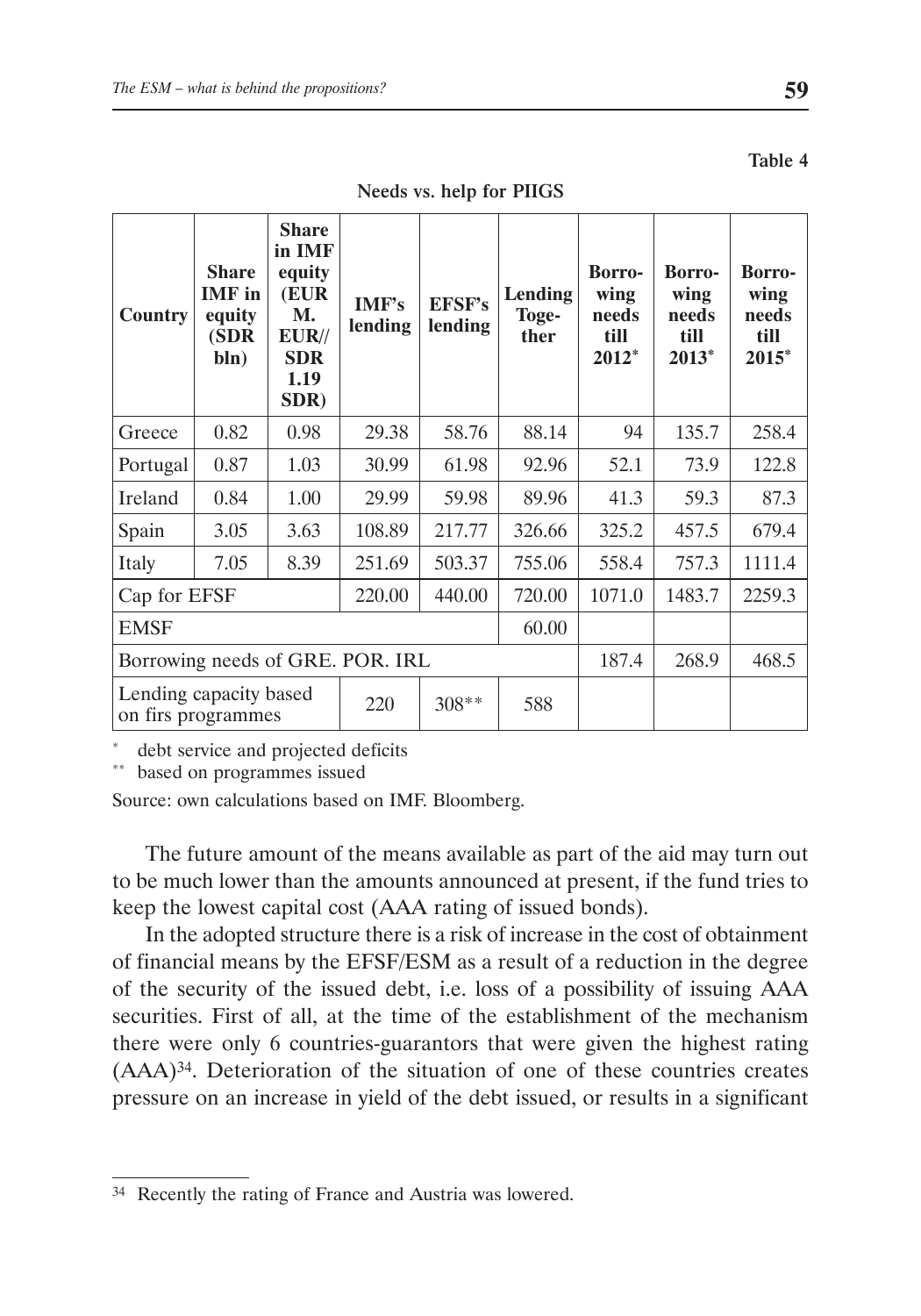reduction in the lending capacity<sup>35</sup>. Secondly, the problems of the most indebted countries, i.e. potential borrowers, may reduce the stability of the most reliable countries. It stems from high exposure, i.e. potential loss, of such countries as Germany or France to the risk of bankruptcy of the most indebted economies, e.g., Greece (OECD, 2010). Apart from that. there is also a problem related to the very time of the issue of bonds by the EFSF. The issue is conducted at an explicit application of the country concerned. and the application is submitted when the country loses a possibility of financing on the market<sup>36</sup>. Larger and larger envelope of means allocated to risky loans will increase the risk of the operation of the EFSF/ESM. Next tranches of the aid may result in deterioration of the financial situation of the lenders (to the value of their guarantees), thus, posing a risk of reduction in the rating of these countries and the entire euro area. For example, 100 billion Euros of additional aid, e.g. for Greece, causes an additional off-balance financial liability of Spain in the amount of 12 billion Euros, and in the event of Italy, in the amount of 18 billion Euros. By rescuing the weakest countries we may contribute to the deterioration of the situation of the other countries.

Each case of the reduction in the rating of a large country will affect the fund's ability to contract debt on the assumed conditions. In other words, as a result of a reduction in the rating of the issue security, the fund would lose access to a cheap source of money in the expected amount. The abovementioned ability to issue debt (and the fund's lending capacity related to it) with the simultaneous maintenance of the highest rating, i.e. bond profitability, on a reasonable and acceptable level, is possible but it requires recapitalisation of the fund (or an increase in the level of guarantee of the most reliable countries). to which the guarantors' consent is necessary. The situation is characterised by high political risk. The decision-making process may be extended due to (inter alia) political events taking place in particular countries (see example of Finland below). It is also impossible to exclude the possibility of a complete failure of the talks of the Union officials. It should not be surprising, since any form of the fund recapitalisation will increase the potential loss incurred by the countries-guarantors in the event of insolvency of the debtor. The investors' fears as regards the possibility to quickly work out an efficient solution of the problems of the most indebted countries

<sup>35</sup> After the reduction in the rating of France in January 2012, the EFSF was reduced (S&P).

<sup>36</sup> It will considerably limit the access of the fund to liquidity.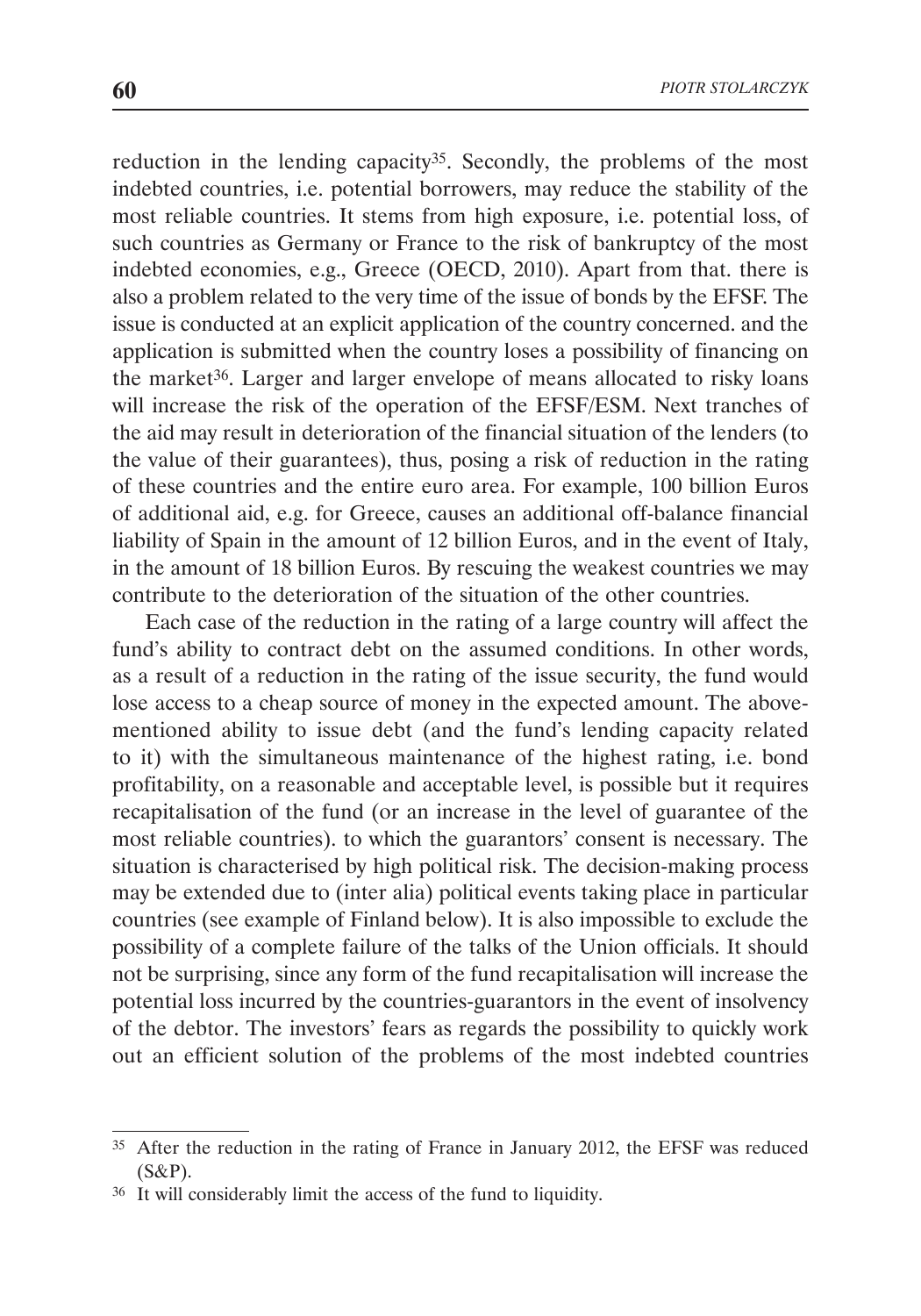may result in an increase in the debt service costs<sup>37</sup>. Another thing worth mentioning here is that bonds subscribed for by private investors will be in fact debt subordinated to the claims of the IMF. In this event investors may require an additional risk premium. The IMF does not establish convincing legal framework regulating the country's bankruptcy. From January 2013 Collective Action Clauses (CAC) will be included in the issued bonds. Thus, some time must pass before they constitute a significant share in the entire debt issued. The Collective Action Clauses, used in rescue programmes implemented by the IMF for emerging economies and developing countries make it easier for the given country to make arrangements with creditors from the private sector.

Moreover, countries granted the aid may be released from the guarantee obligation (in case of the EFSF it requires unanimous consent of participating countries and does not release the country from any other securities and guarantees granted by it before). In May 2010 it was established that Greece would not participate in guarantees for the EFSF. This decision resulted in a reduction in the level of the guarantees to 428 billion Euros. In the autumn of 2010 Ireland was released from the guarantee obligation, as a result of which the total of maximum guarantees was reduced to 421 billion Euros. If, after granting aid to Portugal, Spain joined the group of borrowers, the guarantees would be reduced to 357 billion Euros. What is more, in case of the EFSF even when assuming the unchanged amount of the guarantee on the level of 440 billion Euros, the fund's capacity to obtain financing reached ca. 365 billion Euros (440  $\div$  1.2). It results from the adopted facility structure, in which countries guaranteed up to 120% of the debt (Fitch).

Another thing that should be pointed out is a high political risk related to the process of granting aid. It is the Council that makes decisions on granting aid, which means that the launch of a loan depends on political processes taking place in particular countries. Thus, a question arises about the quality of the decision and effectiveness of the aid mechanism. One might easily imagine a situation when the launch of the support is suspended due to the limitations resulting from the balance of power in the internal politics. What can well illustrate the above-mentioned phenomenon is the events that took place in Finland at the time of making a decision on aid for Portugal. The Finnish government postponed supporting the rescue package for Portugal,

<sup>&</sup>lt;sup>37</sup> After a time-consuming arrangement process the countries made a decision to increase the effective lending capacity of the fund to the amount of 440 billion Euros, which required increasing the guarantees to 780 billion Euros.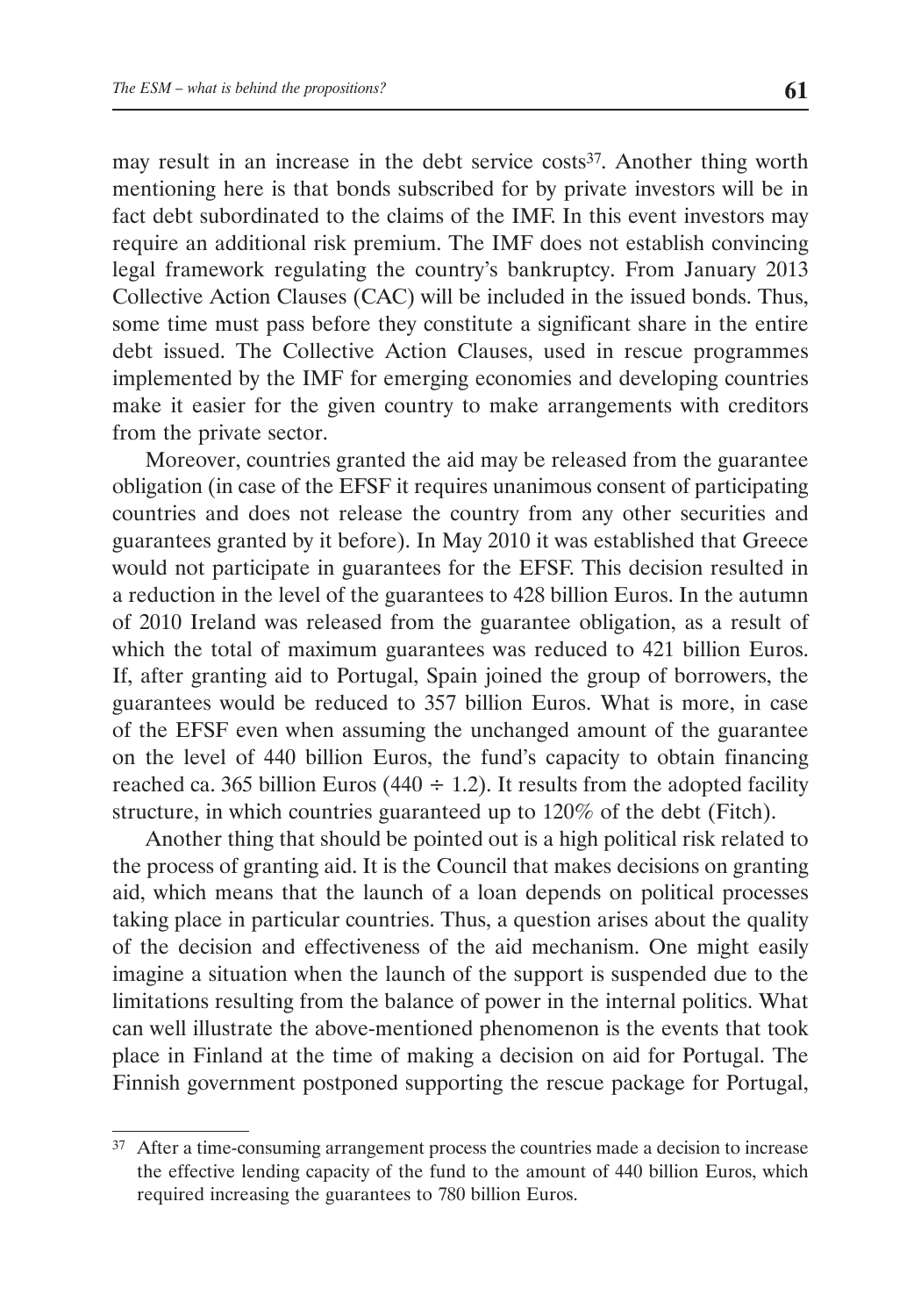as it was afraid of the increasing popularity of the Eurosceptical Finns Party, which announced its plans to block the decision. The delay in the action and uncertainty about the result of the decision-making process when a country asks for aid, which in fact happens if the indebted country is no longer able to serve the debt, may turn out to be very expensive in the future.

### **CONCLUSIONS**

The removal of the defects indicated above and clarification of the doubts shown will determine the effectiveness of the aid mechanisms established in the EU, and, in the long term, the macro-economic stability of the entire Union. We are at an important point of the history of the economic integration, at the time of making decisions whose consequences will be faced for may years to follow. Leaving the problem of the moral hazard unsolved poses high risk for the future stability of the EU. The history teaches us that the introduction of internal principles and rules by Member States is not enough38.

That is why one of the conditions of granting aid as part of the ESM should be the prior consent and involvement of the IMF in the financing. The IMF's involvement at the early stage allows to create objective framework for the evaluation of the situation and increase in a sense of responsibility for the budgetary policy39 in potential aid beneficiaries.

Additionally, the present structure of the aid programme does not guarantee effectiveness of the mechanism as regards overcoming present and future crises. What arises the most doubts, though, is the size of the fund and the cost of its functioning (within the meaning of the potential to obtain the financing on the market). The IMF's involvement offers an opportunity for the recapitalisation of the aid mechanism.

<sup>&</sup>lt;sup>38</sup> The violation of the provisions of the SGP or Article 125 of the TFEU shows how easy it is not to comply with one's own rules.

<sup>39</sup> In the long run no aid package may replace necessary structural reforms supporting the economic growth. Briefly speaking, the activities of particular countries should focus on the restoration and maintenance of the fiscal policy, strengthening of the financial supervision, increasing competitiveness, increasing flexibility of the labour market and reducing costs of the work force.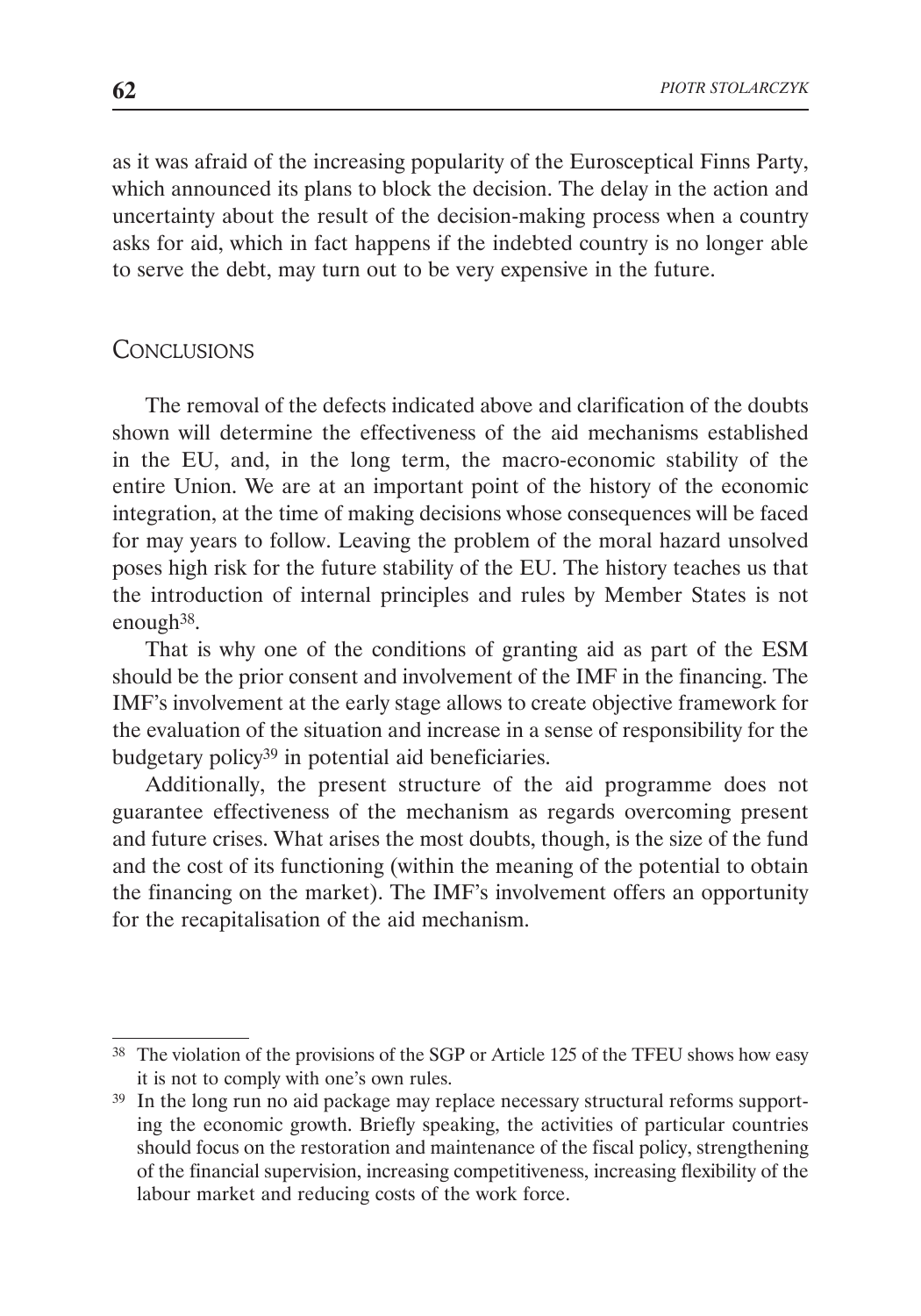### **REFERENCES**

- Arghyrou M.G., Kontonikos A. (2010), *The EMU Sovereign-Debt Crisis: A Call and an Opportunity for a Greek Supply-Side Revolution*, EC, DG-ECFIN.
- Beveridge W.A. & Kelly M.R. (1980), Fiscal content of financial programs supported by Stand-By Arrangements in the upper credit tranches, 1969– 1978, *IMF Staff Papers*, *27*, 205–249.
- Bird G. (2009), Reforming IMF Conditionality: From 'streamlining' to 'major overhaul, *World Economics*, 10, No. 3, 81–104.
- Bird G. (2001), IMF Programs: Do They Work? Can They Be Made to Work Better?, *World Development*, 29, no. 11, 1849–1865.
- Bird G., Willett T.D. (2004), IMF Conditionality, Implementation and the New Political Economy of Ownership, *Comparative Economic Studies*, 46.
- Blundell-Wignall A., Slovik P. (2010), *The EU Stress Test and Sovereign Debt Exposures*, OECD.
- Boughton J.M. (2003), Ownership and Conditionality in IMF-Supported Programs, *IMF Working Paper*, 03/191.
- Boughton J. (2000), *The IMF and the Silent Revolution: Global Finance and Development in the 1980s*, Washington: International Monetary Fund, available at http://books.google.co.uk/ (accessed 18/6/2011).
- Bruce N., Waldman M. (1991), Transfers in Kind: Why They Can Be Efficient and Nonpaternalistic, *American Economic Review*, 81, 5, 1345–1351.
- Chang Ha-Joon (2000), The Hazard of Moral Hazard: Untangling the Asian Crisis, University of Cambridge.
- De Grauwe P. (2011), A less punishing. more forgiving approach to the debt crisis in the Eurozone, CEPS, No. 230/January.
- Dell S. (1982), *The Political Economy of Overkill*, in: John Williamson (ed.), *IMF Conditionality*, Cambridge, Massachusetts, 17–46.
- Dell'Ariccia G., Schnabel I., Zettelmeyer J. (2002), Moral Hazard and International Crisis Lending: A Test, *IMF*.
- Dowd K. (2009), Moral Hazard and the Financial Crisis, *Cato Journal*, Vol. 29, No. 1, Cato Institute.
- Draft Treaty establishing the European Stability Mechanism (ESM).
- Dreher A. (2005), Does the IMF Influence Fiscal and Monetary Policy?, *Journal of Policy Reform*.
- Dreher A. (2004b), The influence of IMF programs on the re-election of debtor governments, *Economics & Politics*, *16*(1), 53–76.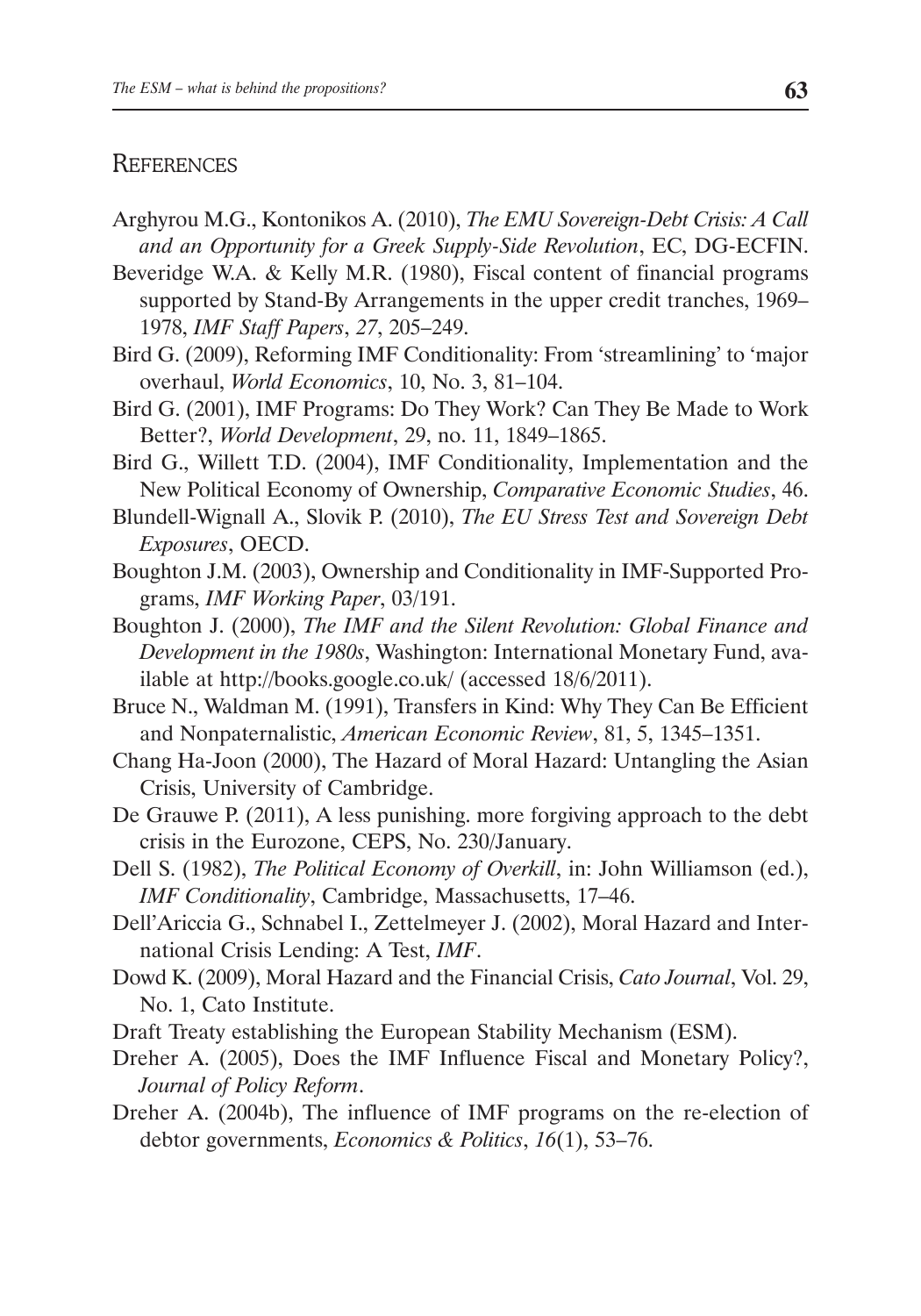- Dreher A. (2005), Does the IMF influence fiscal and monetary policy? *Journal of Policy Reform*, *8*(3), 225–238.
- Dreher A. (2006), IMF and economic growth: the effects of programs, loans, and compliance with conditionality, *World Development*, *34*(5), 769–788.
- Dreher A. (2009), IMF Conditionality: Theory and Evidence, *Public Choice*, 141, No. 1/2, 233–267.
- Dreher A. (2009), The development of IMF and World Bank conditionality. In L. Yueh (ed.), *The law and economics of globalisation: new challenges for a world in flux*, Cheltenham: Edward Elgar, Chapter 6.
- Dreher A., Jensen N.M. (2007), Independent Actor or Agent? An Empirical Analysis of the Impact of U.S. Interests on International Monetary Fund Conditions, *Journal of Law and Economics*, University of Chicago Press, vol. 50(1), 105–24, February.
- Dreher A. & Vaubel R. (2004b), The Causes and Consequences of IMF Conditionality, *Emerging Markets Finance and Trade*, *40*(3), 26–54.
- ECB, annual Report, 2009.
- EC Conclusions from 9–10 of May 2010.
- EC Decision 2011/199/UE.
- Edwards S. (1989), *The International Monetary Fund and the Developing Countries: A Critical Evaluation*, Carnegie-Rochester Conference Series on Public Policy: IMF Policy Advice, Market Volatility, Commodity Price Rules and other Essays, North-Holland, 7–68.
- EFSF Framework Agreement, 7 czerwca 2010 r.
- Evrensel A. (2002), Effectiveness of IMF-supported stabilization programs in developing countries, *Journal of International Money and Finance*, *21*, 565–587.
- Feldstein M. (1998), Refocusing the IMF, *Foreign Affairs*, March/April, 20–33.
- Frankel J. (1998), *The Asian model. the miracle, the crisis and the fund*.
- Gai P. & Taylor A. (2004), International financial rescues and debtor country moral hazard, *International Finance*, *7*(3), 391–420.
- Global Credit Portal, Standard&Poor's, January 24, 2011.
- Goldstein M. (2000), IMF Structural Conditionality: How Much Is Too Much?, *Institute for International Economics Working Paper*, No. 01-04.
- Greece: Staff Report on Request for Stand-By Arrangement. IMF Country Report No. 10/110, maj 2010.
- Haggard S. (1985), *The Politics of Adjustment: Lessons from the IMF's Extended Fund Facility*, International Organization.
- International Monetary Fund (2001a), *Conditionality in Fund-supported programs – policy issues*, Washington, DC.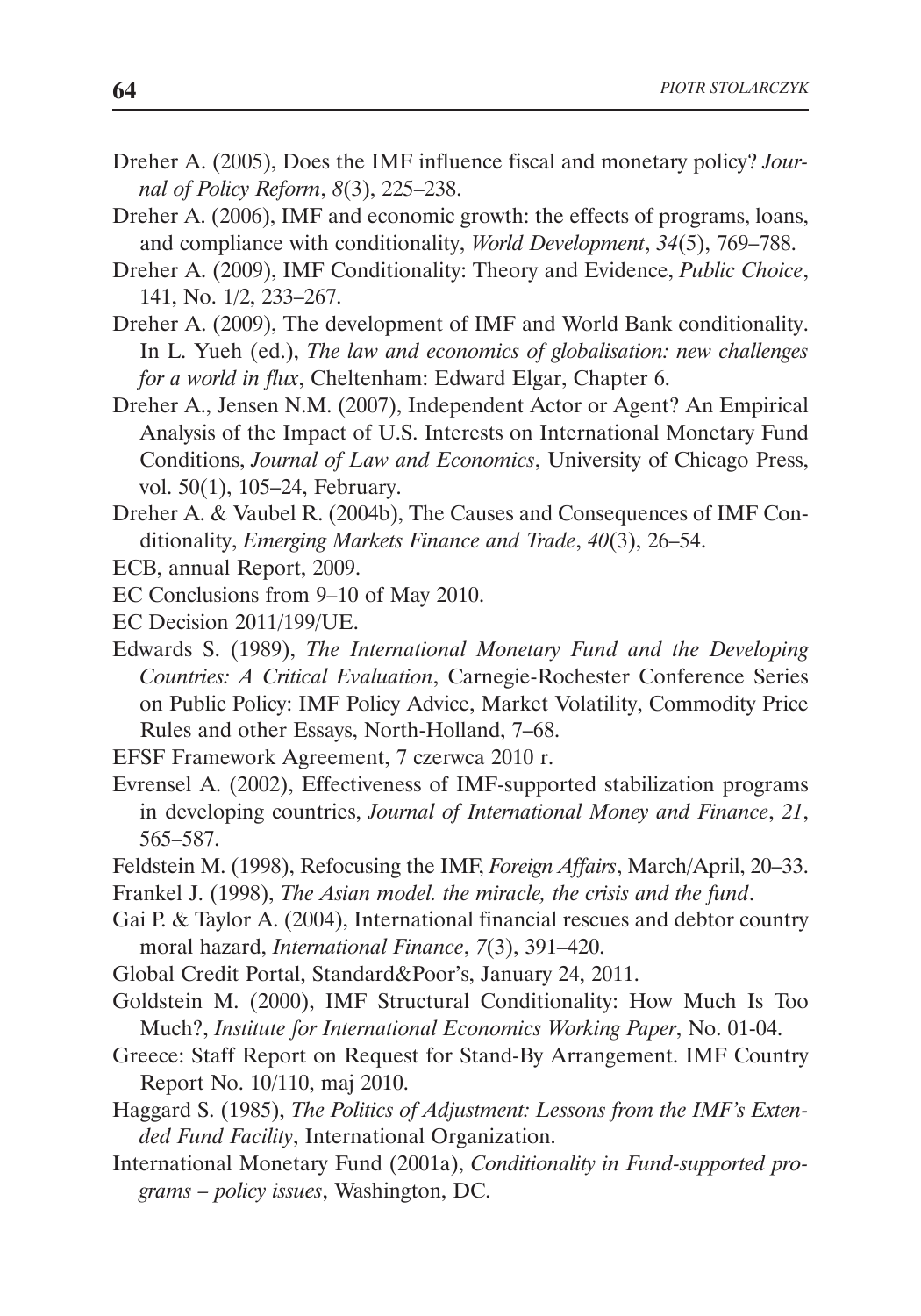- Jeck T., Euro-Rettungsschirm bricht EU-Recht und deutsches Verfassungsrecht, CEP, Freiburg, 5 lipca 2010.
- Kapoor S., *Bulding a Crisis Management Framework in Euro Area-governance. Ideas for crisis management reform*, European Parliament, September, 2010.
- Killick T. (2005), Did conditionality streamlining succeed? In S. Koeberle, H. Bedoya, P. Silarszky & G. Verheyen (Eds.), *Conditionality revisited*  (pp. 93–96), Washington: World Bank.
- Killick T. (2006), Conditionality and IMF flexibility. In A. Paloni & M. Zanardi (Eds.), *The IMF. World Bank and policy reform*, London: Routledge.
- Komunikat Komisji z dnia 12 maja 2010 r. w sprawie wzmocnienia koordynacji polityki gospodarczej (COM(2010) 250 wersja ostateczna).
- Krugman P. (1998), *What happened to Asia*, Cambridge, MIT.
- Lane, Timothy and Steven Phillips (2000), Does IMF Financing Result in Moral Hazard? IMF Working Paper 00/168.
- Little I.M.D. and Clifford J.M. (1965), *International Aid*, London, George Allen and Unwin Lt.
- McKinnon R., Pill H. (1998), International overborrowing A decomposition of credit and currency risk, *World development*, 26 (7), 1267–1282.
- Mercer-Blackman V., Unigovskaya A. (2004), Compliance with IMF Program Indicators and Growth in Transition Economies, *Emerging Markets Finance and Trade*, 40.
- Nichols A.L., Zeckhauser R.J. (1982), Targeting transfers through restrictions on recipients, *American Economic Review*, vol 72, 372–377.
- Nsouli S.M., Atoian R., Mourmouras A. (2004), Institutions, Program Implementation, and Macroeconomic Performance, *IMF Working Paper*, 04/184.
- Nunnenkamp P. (1999), *The Moral Hazard of IMF Lending: Making a Fuss about a Minor Problem?*, Institute of World Economics, Kiel Discussion Papers 332.
- Opinion of the European Central Bank of 17 March 2011 on a draft European Council Decision amending Article 136 of the Treaty on the Functioning of the European Union with regard to a stability mechanism for Member States whose currency is the euro.
- Paloni A., Zanardi M. (2004), Reconciling Borrower Ownership with Conditionality in a Dynamic Political Economy Model, presented at the HWWA conference "The Political Economy of Aid".
- Payer Ch. (1974), *The Debt Trap*, Harmondsworth, Penguin Books.
- Radelet S., Sachs J. (1998), The East Asian Financial Crisis: Diagnosis, Remedies, Prospects, *Brookings Papers on Economic Activity*.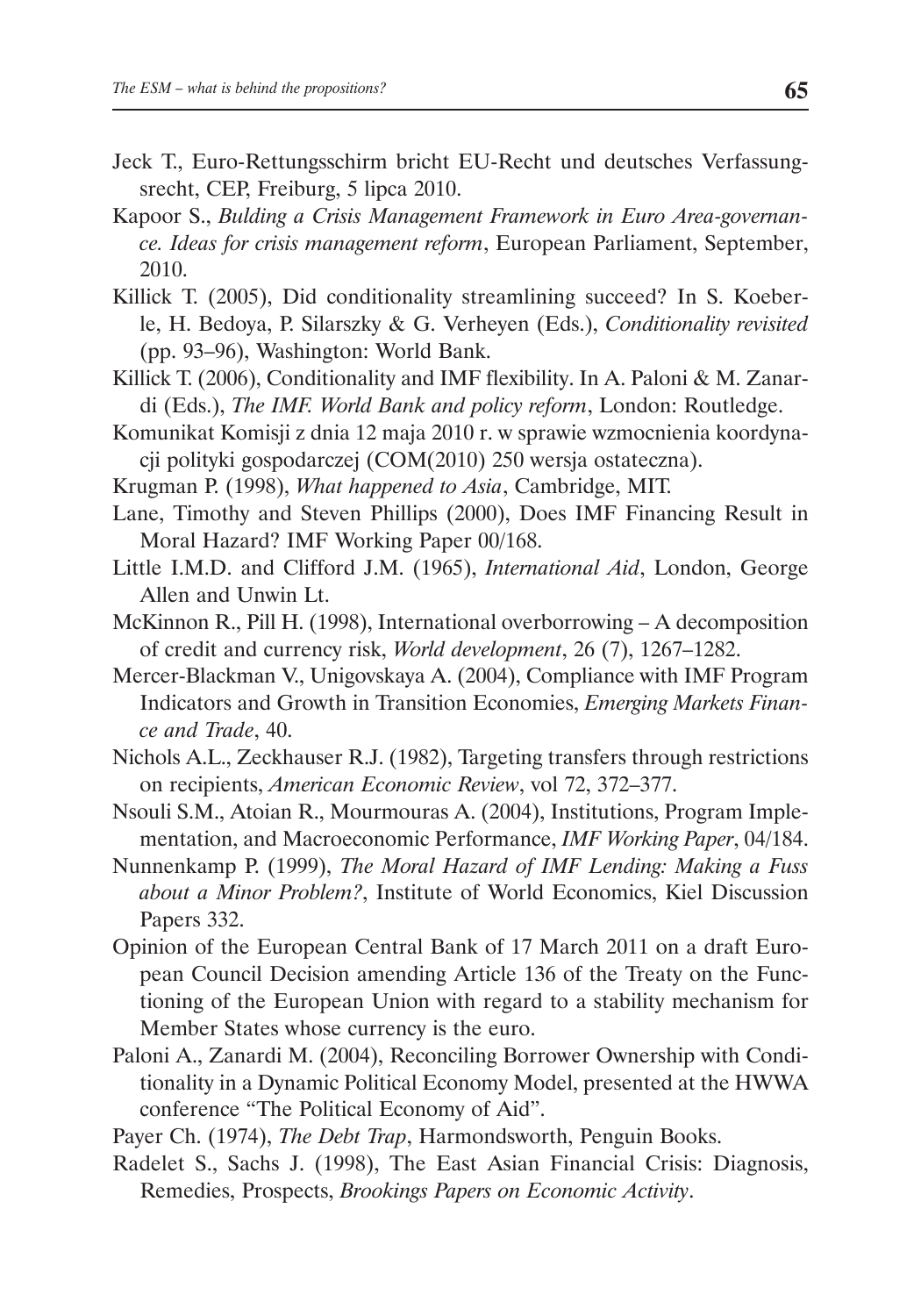- Request for Stand-By Arrangement Prepared by the European Department in Consultation with Other Departments. Approved by Poul M. Thomsen and Martin Muhleisen, IMF, May 5, 2010.
- Rezolucja Parlamentu Europejskiego z dnia 7 lipca 2010 r. dotyczącej europejskiego instrumentu stabilizacji finansowej i europejskiego mechanizmu stabilizacji finansowej oraz działań na przyszłość.
- Rozporządzenie Rady (UE) NR 407/2010.
- Rozporządzenie Rady (UE) nr 1969/88.
- Rozporządzenia Rady (WE) NR 332/2002.
- Sinn H.W. (2010), *Wir sehen unser Geld nicht wieder*.
- Spraos J. (1986), *Essays in International Finance: Vol. 166*. *IMF conditionality: ineffectual. inefficient. mistargeted*, Princeton: International Finance Section Princeton University.
- Stolarczyk P., Wojtas W., *Czy po konsumpcji sześciopaku UE czeka ból głowy*, analizy FOR, X 2011.
- Term Sheet on the ESM, 21 March 2011.
- The European Stabilisation Mechanizm, J.P. Morgan, maj 2010.
- Traktat ustanawiający EMS, 1 luty 2012r.
- Traktat o funkcjonowaniu Unii Europejskiej (TFUE).
- Vaubel R. (1991), The Political Economy of the International Monetary Fund: A Public Choice Approach. In: R. Vaubel and T.D. Willett (eds.), *The Political Economy of International Organisations: a public choice approach*, Boulder: Westview Press, 205–245.
- Vaubel R. (1983), *The Moral Hazard of IMF Lending*, in: Allan H. Meltzer (ed.), *International Lending and the International Monetary Fund: A Conference in Memory of Wilson E. Schmidt*, Heritage Foundation, Washington, D.C., 65–79.
- Vaubel R. (1986), A public choice approach to international organizations, *Public Choice*, *51*, 39–57.
- Vaubel R. (2006), Principal-agent problems in international organizations. *Review of International Organizations*, *1*(2), 125–138.
- Vreeland J.R. (2007), *The International Monetary Fund: politics of conditional lending*, New York: Routledge.
- Vreeland J.R. (2003), *The IMF and Economic Development*, UK: Cambridge University Press.
- White W., We need Plan B to curb the debt headwinds, *Financial Times*, 3 March, 2010.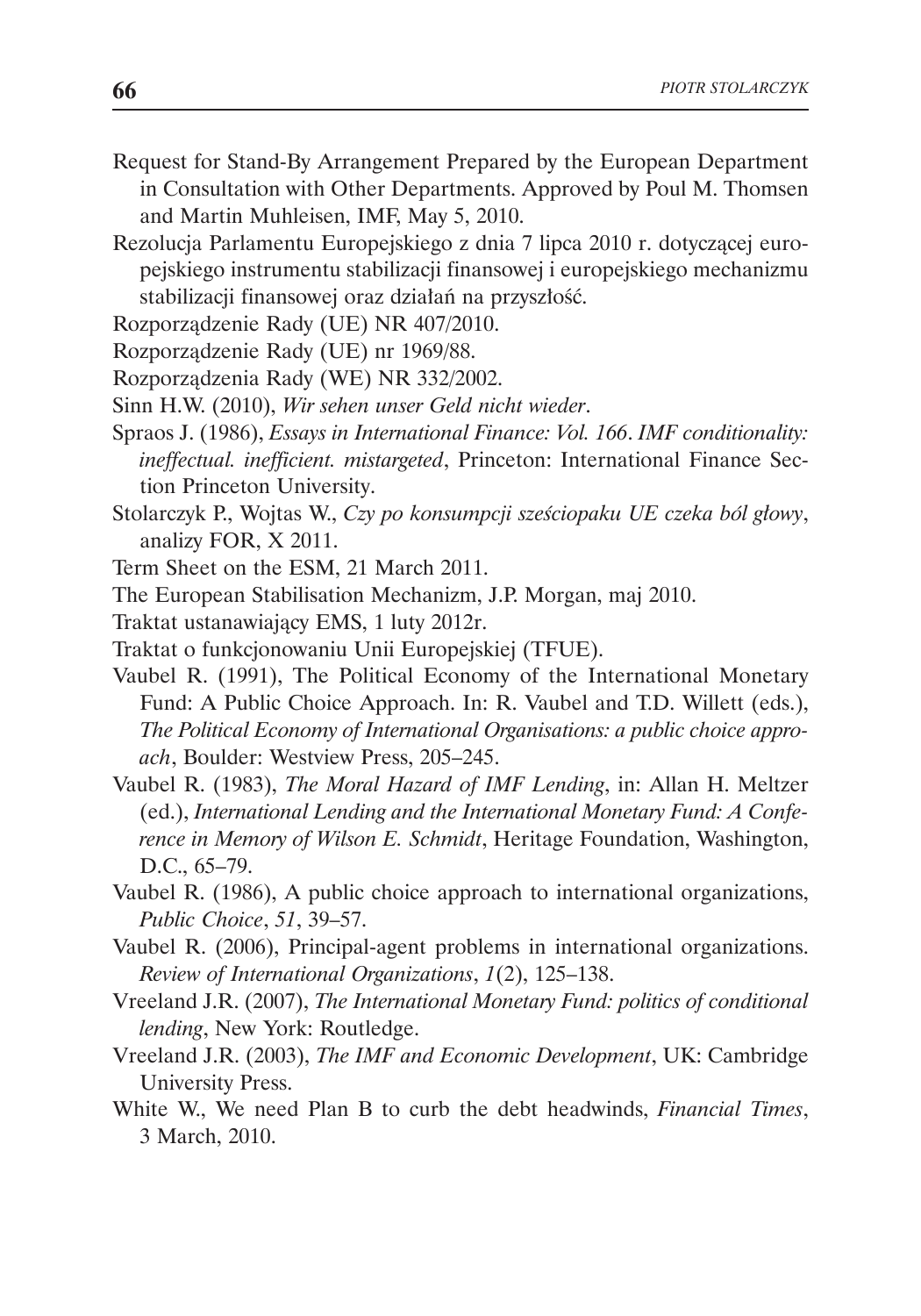# THE ESM – WHAT IS BEHIND THE PROPOSITIONS?

#### Summary

The debt crisis revealed serious gaps in the hitherto economic management system of the European Union. First of all, the principles of the Stability and Growth Pact (SGP) turned out to be completely ineffective, since they did not prevent the European Union from getting into trouble as a result of irresponsible fiscal policy. Secondly, it became clear that the euro area had no instruments for management in a critical situation, which made it impossible to undertake relevant actions. In May 2010, the EU started to look for an answer to the question how to overcome the crisis. Special rescue funds were established to prevent the crisis from spreading all over Europe. In the article, the author analyses the quality of the EU decission (at the moment the decisison was taken) and the potential effectivness of the proposed aid system architecture.

# ESM – CO SIĘ KRYJE ZA JEGO PROPOZYCJAMI?

#### Streszczenie

Kryzys zadłużenia ujawnił poważne luki w systemie zarządzania gospodarczego Unii Europejskiej. Po pierwsze, zasady Paktu Stabilności i Wzrostu (SGP) okazały się całkowicie nieskuteczne, ponieważ nie uchroniły Unii Europejskiej przed konsekwencjami nieodpowiedzialnej polityki fiskalnej. Po drugie, okazało się, że strefa euro nie miała instrumentów zarządzania w sytuacji kryzysowej, co uniemożliwiło podjęcie stosownych działań. W maju 2010 roku UE rozpoczęła szukanie odpowiedzi, jak wyjść z kryzysu. Powołano specjalne fundusze ratunkowe, aby zapobiec rozprzestrzenianiu się kryzysu w całej Europie. W artykule autor analizuje jakość podejmowanych wówczas decyzji oraz skuteczność tworzonego mechanizmu pomocy.